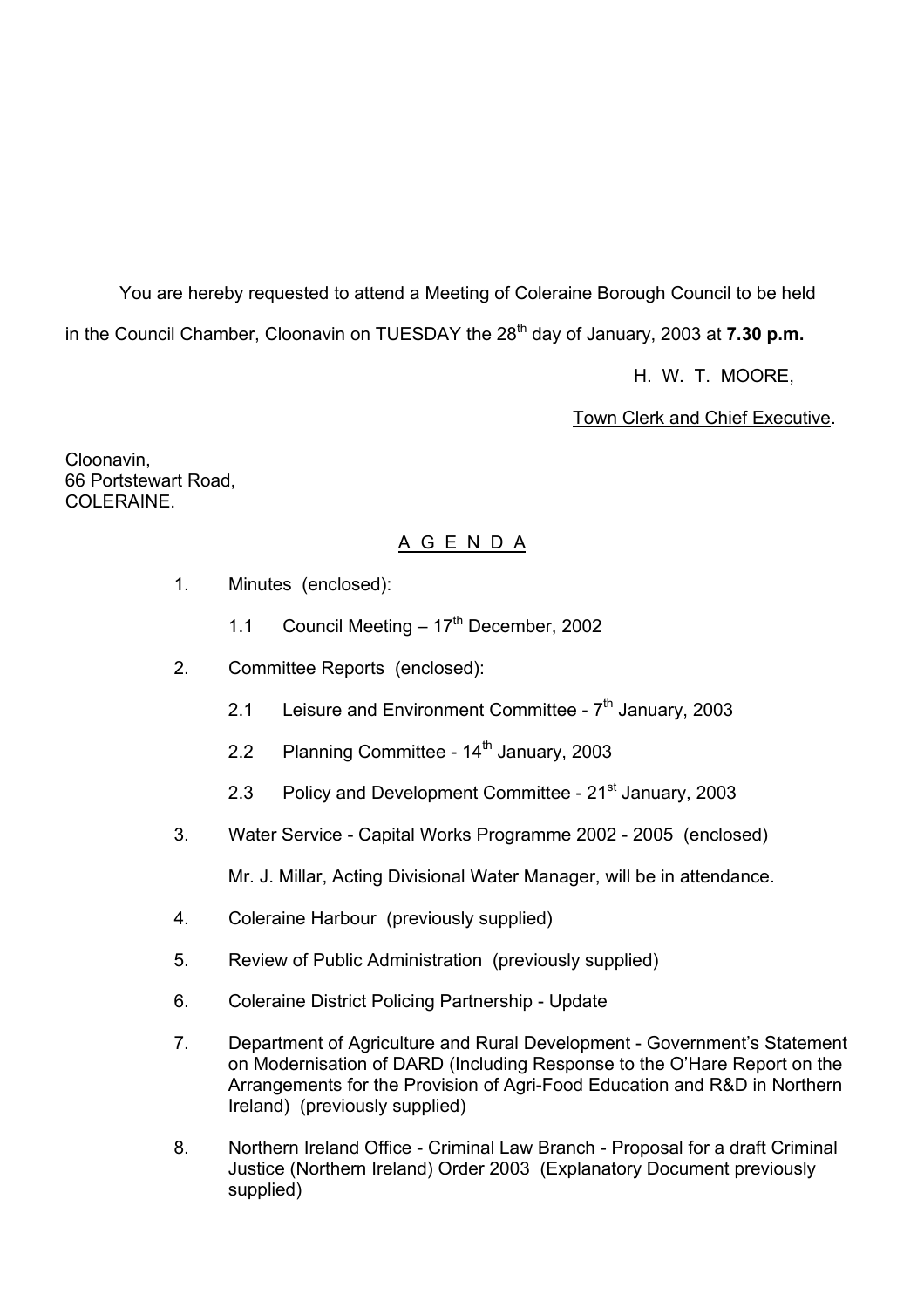- 9. Tenders New Toilet Block, Garvagh Road, Kilrea (previously supplied)
- 10. Correspondence, including inter alia:
	- (a) Letter dated  $19<sup>th</sup>$  December, 2002 and Explanatory Memorandum from the Northern Ireland Court Service regarding Legal Aid Reform in Northern Ireland (previously supplied)
- 11. Documents for Sealing

## **For Information (previously supplied):**

1. Coleraine Harbour Commissioners

Minutes of General Purpose Committee - 21<sup>st</sup> October, 2002 Minutes of Monthly Meeting - 18<sup>th</sup> November, 2002 Harbour Master's Report - 16<sup>th</sup> December, 2002

> 2. Housing Executive - The Regional Housing Authority for Northern Ireland - Housing Selection Scheme - Impact Evaluation

## **Enclosed for Information:**

Minutes of the Northern Health and Social Services Council dated 4<sup>th</sup> December, 2002

To: Each Member of Council. 24<sup>th</sup> January, 2003.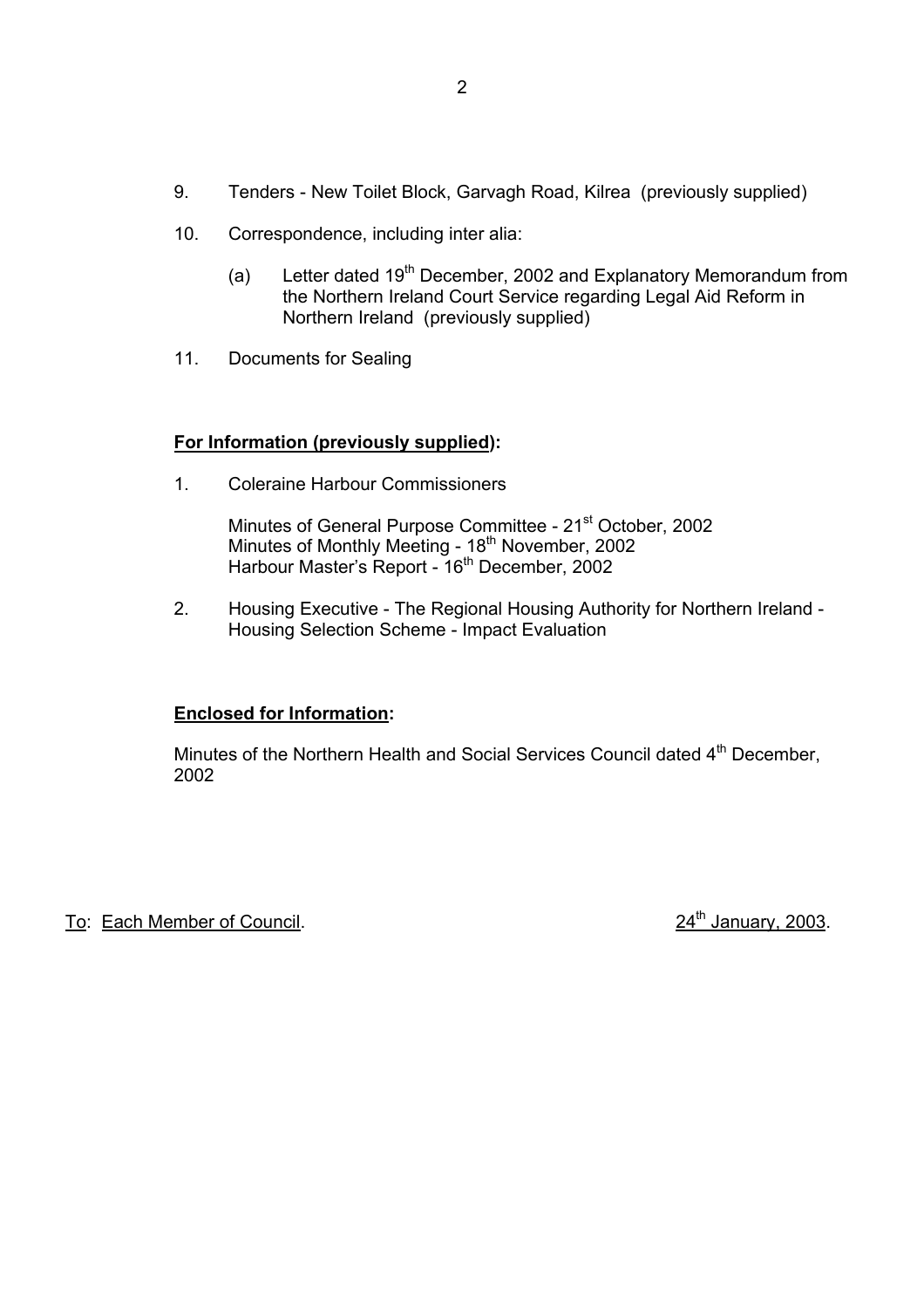## **COLERAINE BOROUGH COUNCIL**

 Minutes of proceedings of Coleraine Borough Council held in the Council Chamber, Cloonavin on Tuesday, 17<sup>th</sup> December, 2002 at 7.30 p.m.

- **Convened:** As per Notice attached
- **Present:** The Mayor, Councillor O. M. Church (Mrs.), in the Chair

The Deputy Mayor, Councillor G. L. McLaughlin

#### **Aldermen**

W. T. Creelman W. J. McClure B. Leonard

## **Councillors**

 C. S. Alexander (Ms.) D. McClarty D. D. Barbour (Items  $1.0 - 7.0$ ) J. M. Bradley R. A. McPherson T. J. Deans A. McQuillan E. P. Fielding (Mrs.) (Items  $4.0 - 18.0$ ) N. F. Hillis E. M. Mullan E. A. Johnston (Mrs.) R. D. Stewart W. A. King W. J. Watt

#### **Officers in**

**Attendance:** Town Clerk and Chief Executive, Director of Corporate Services, Director of Technical Services, Director of Leisure Services, Head of Development Services, Economic Development Manager, Senior Environmental Health Officer, Policy Development Officer, Principal Administrative Officer, Administrative Officer (Temporary) and Administrative Assistant

**Apologies:** Aldermen Mrs. Armitage and Mrs. Black

#### **1.0 MAYORíS REMARKS**

The Mayor welcomed everyone to the meeting and extended congratulations to the Social Committee for the organisation of the recent social evening held on 14<sup>th</sup> December in the Salmon Leap.

#### **2.0 MINUTES**

The Minutes of the Council Meeting of 26<sup>th</sup> November, 2002 were confirmed and signed.

## **3.0 COMMITTEE REPORTS**

3.1 North West '200' Sub-<br>
The Chairman, Councillor Mrs. Committee Johnston, moved the adoption of the North West '200' Sub-Committee; this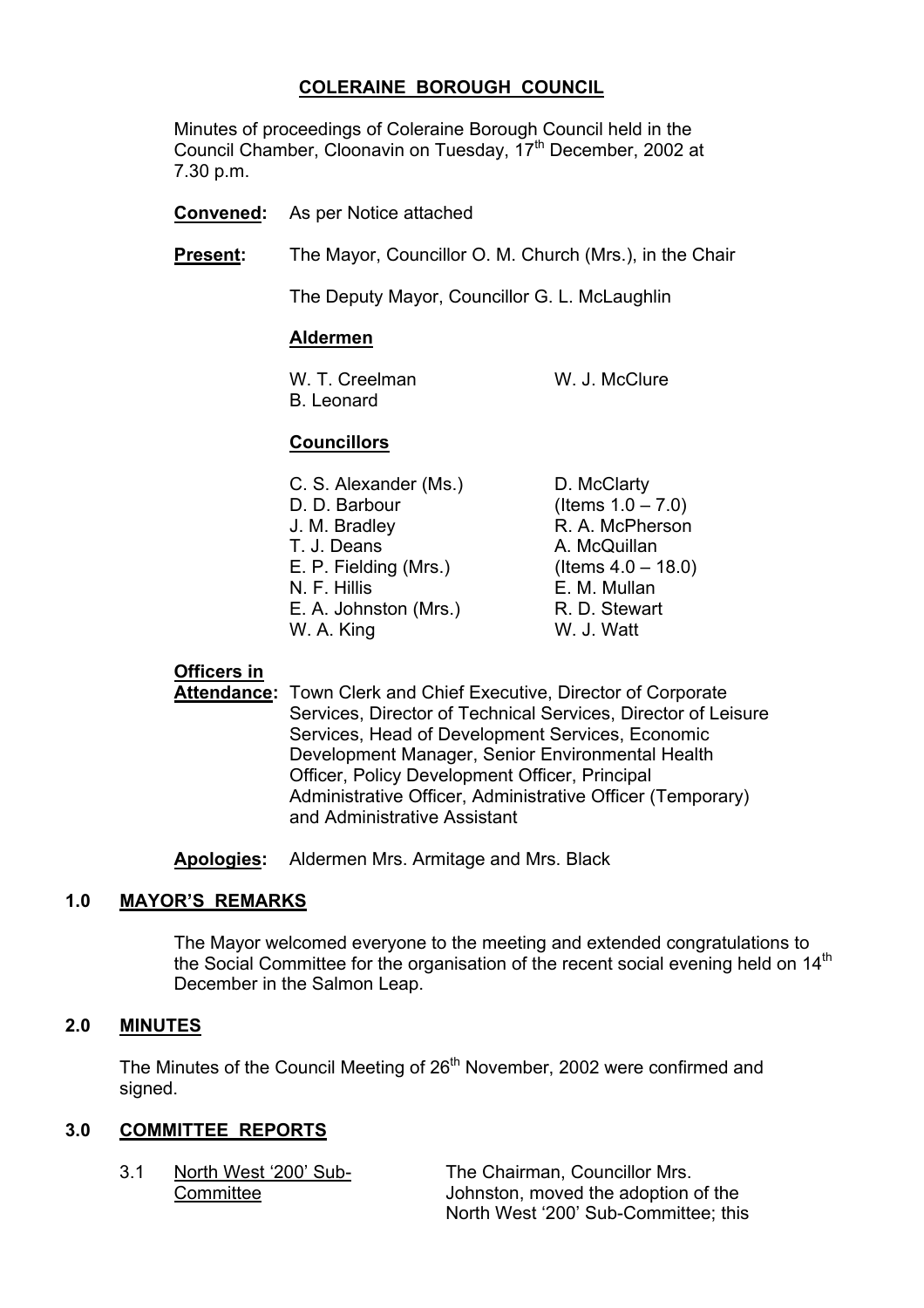was duly seconded by Councillor Ms. Alexander and agreed.

 3.2 Leisure and Environment The Vice-Chairman, Councillor Mullan, Committee moved the adoption of the Leisure and Environment Committee Report; this was duly seconded by Councillor Mrs. Johnston.

Matters Arising:

- 3.2.1 Street Trading Act (N.I.) 2001
	- 3.2.1.1 Mobile Street An application for the grant of a mobile Trading street trading licence had been received Licence from Mr. J. McVicker, 15 Grasmere, Coleraine.

Agreed:

 That a street trading licence be issued.

The Committee Report was, therefore, adopted subject to this amendment.

3.3 Planning Committee The Chairman, Councillor Bradley, moved the adoption of the Planning Committee Report; this was duly seconded by Councillor McPherson.

Matters Arising:

3.3.1 Application No. This application had previously been<br>C/2002/0491/F – Pigeon referred to the Planning Management referred to the Planning Management Loft at 19 Girona Board, which had subsequently Crescent, Portrush for requested Council's supportive Messrs. Edgar & evidence. **Wiggins** 

 Consideration was given to a report by the Senior Environmental Health Officer (previously supplied) following which a full discussion ensued.

 It was then proposed by Councillor Stewart and seconded by Councillor McClarty:

> That the planning application be approved based on the following grounds:

(i) The apparent inconsistency of the Planning Service in that there are already a number of similar pigeon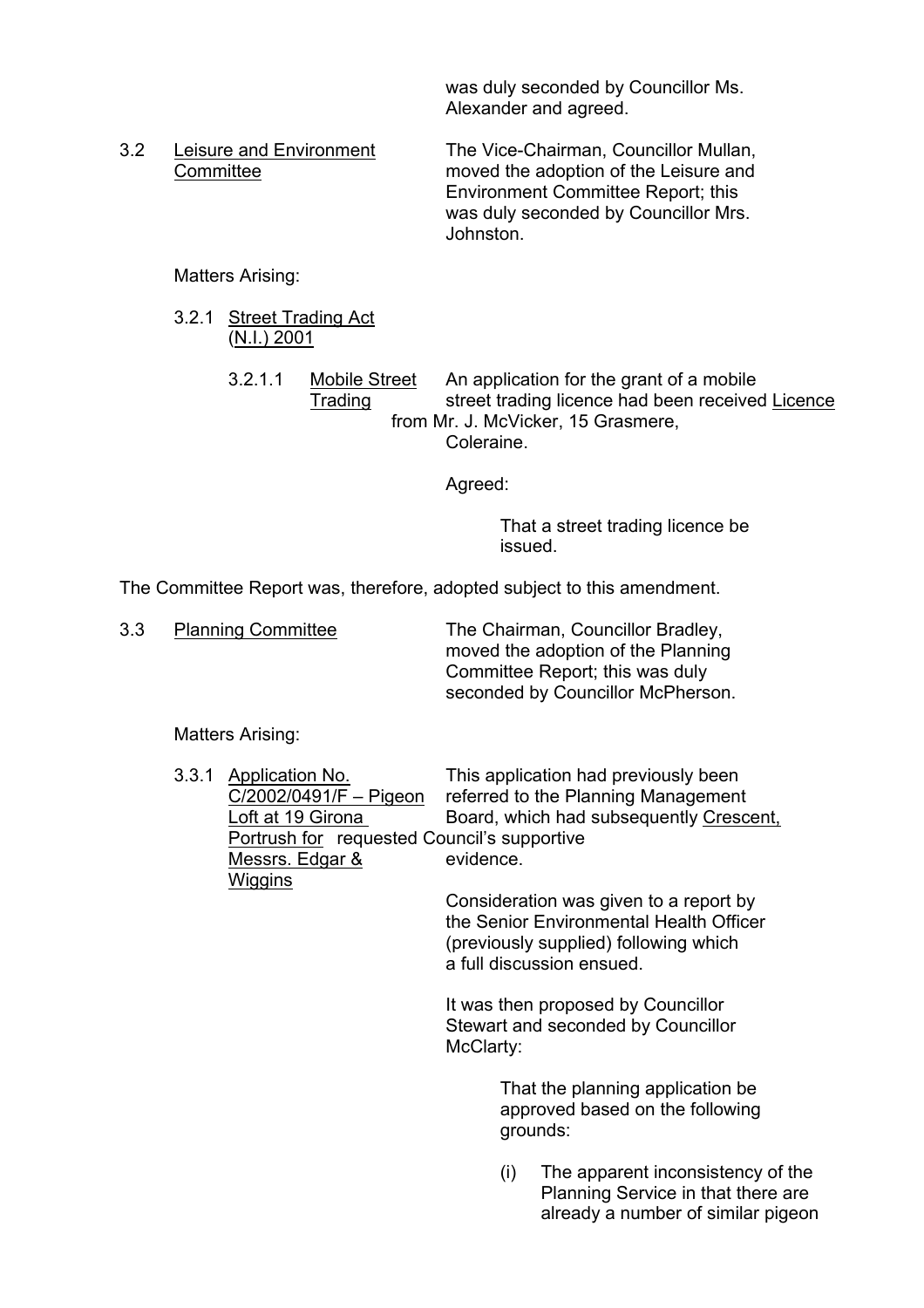lofts in Portrush some of which have planning permission whilst others have not.

- (ii) Council would be keen to encourage such a minority sport/activity as keeping pigeons which involves many young and housebound people.
- (iii) The majority of the pigeons kept in this instance are show birds as opposed to racing pigeons.

 On being put to the Meeting the proposal was carried by nine votes to seven.

 It was also agreed that the Town Clerk and Chief Executive would obtain clarification of Planning Service policy for similar, future applications.

The Committee Report was, therefore, adopted subject to this amendment.

## **4.0 COUNCILíS RELATIONSHIP WITH ZOMBA IN MALAWI**

Consideration was given to the report of the Town Clerk and Chief Executive on Council's relationship with Zomba in Malawi (previously supplied).

 Proposals for the technical support partnership had been detailed in the Memorandum of Understanding and Action Plan (previously supplied) and community support would be sought for the launch of a charity to work for the benefit of disadvantaged people in the Zomba region, as detailed in the report.

 Members noted that the Zomba Sub-Committee would oversee all activity of the relationship and would present regular reports to the Policy and Development Committee and that Council's investment in the project would be principally in terms of staff time.

Agreed:

 That approval be given to the Memorandum of Understanding and the Coleraine actions in the Action Plan.

## **5.0 DEVELOPMENT SERVICES REPORT**

 The report of the Head of Development Services was considered (previously supplied).

5.1 Cloonavin Open Days for Reported that following the success of the Primary Schools civic office open days, it was intended to run a series of tours for Primary Schools in the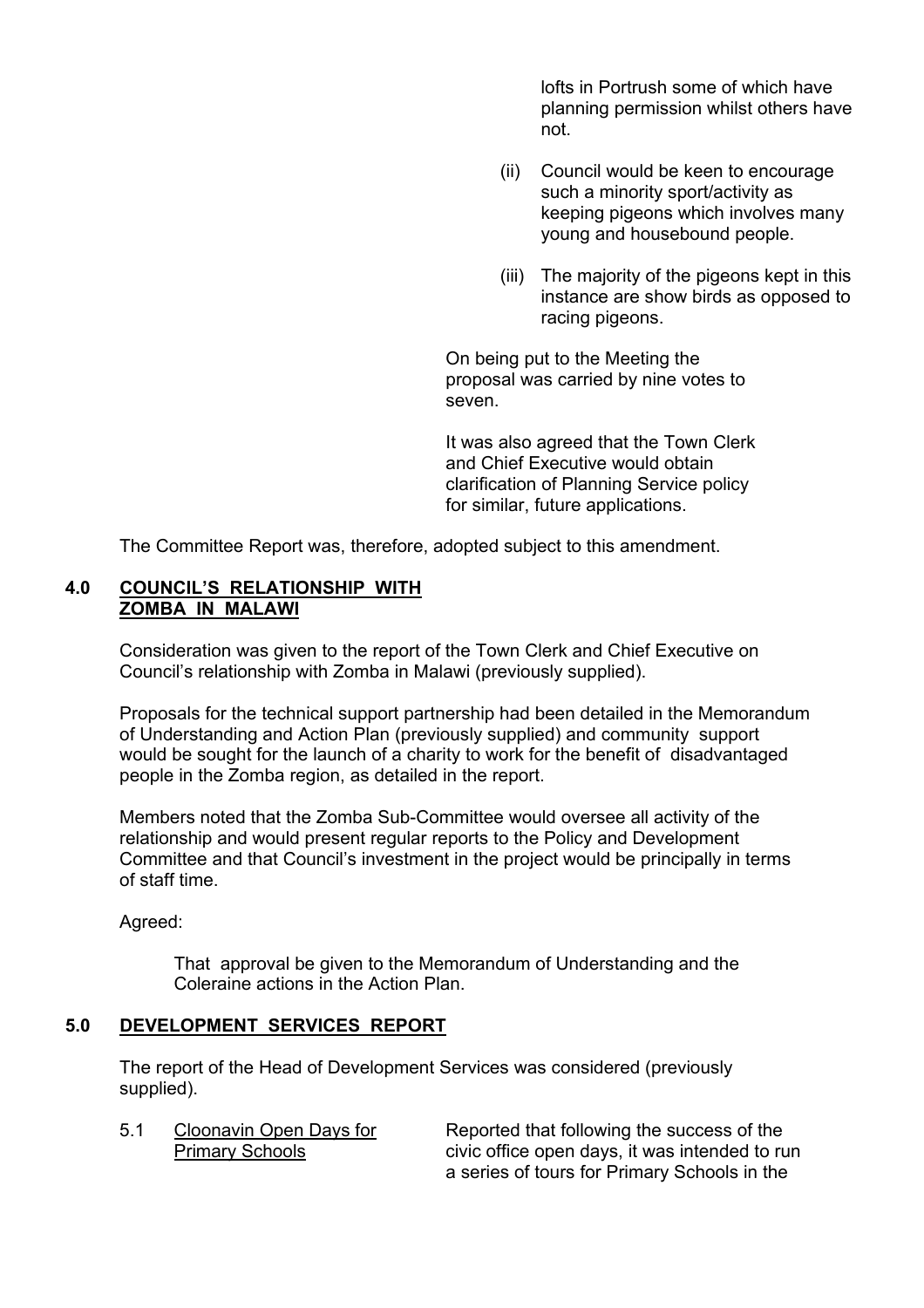Borough, throughout February 2003, to raise the awareness of young people of the role and function of Council.

Noted.

5.2 Maine Visit Council noted information, as detailed in the report, on the North West Strategic Alliance visit which had taken place to Maine, USA and the proposed reciprocal trade mission to be led by the Governor-elect of Maine to Coleraine in 2003.

 Council extended congratulations to the officers and members of the delegation on the organisation and success of the trade visit.

## 5.3 Mountsandel Study Reported that the study of the development/ promotional options for the Mountsandel site was currently underway and that a report would be available in the New Year.

#### **6.0 ROADS SERVICE REPORT - 2002 ñ 2003**

 The Mayor welcomed Mr. J. Beattie, Principal Engineer and Mr. M. Glover, Section Engineer who were in attendance to present the Roads Service Report 2002-2003 (previously supplied).

Mr. Beattie updated members on the progress of the current yearís work and outlined plans for the forthcoming year.

 6.1 Minor Works Schemes being Council supported the request that the considered for Future Years - minor works to provide a footway under Dhu Varren, Portrush the railway bridge at Dhu Varren be brought forward in the network development plan.

This request was noted by Mr. Beattie.

 Various other queries were raised by members and the representatives agreed to investigate these and report back in due course.

The Mayor thanked the representatives for a comprehensive report.

## **7.0 LAND AND PROPERTY**

The Principal Administrative Officer presented his report on Land and Property viz

7.1 Coleraine Market Yard Two of the original three development submissions had now been withdrawn and the remaining development team had been invited to present its proposals to members as follows: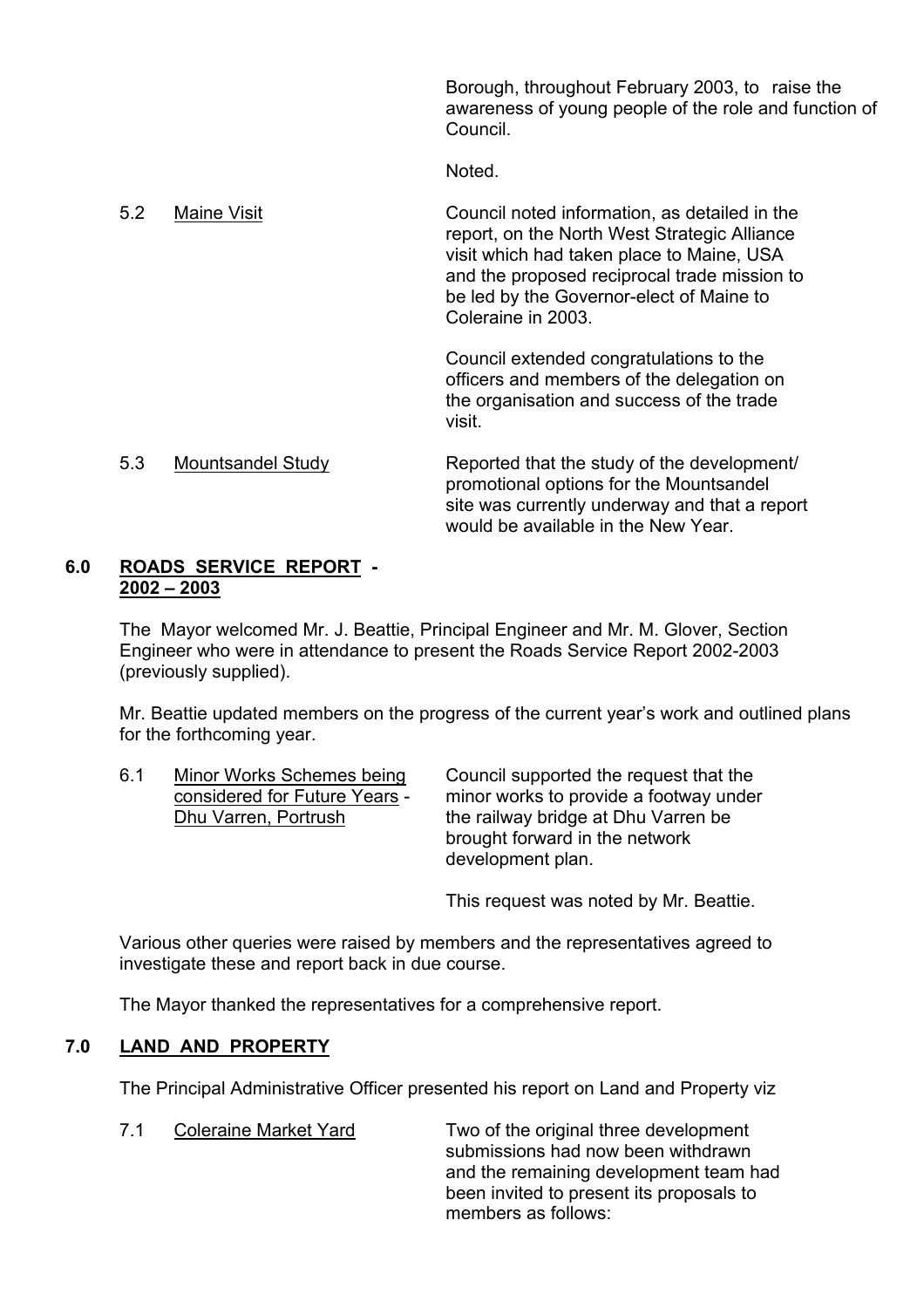- Property Working Group Wednesday  $8<sup>th</sup>$ January, 2003.
- Special Meeting of the Policy and Development Committee - Wednesday 5<sup>th</sup> February, 2003.

## 7.2 20 Drumadragh, Coleraine The Principal Administrative Officer

reported that following a Council site visit to this property on  $27^{\text{th}}$  November, 2002 his recommendation to grant the relevant permission, as requested, remained unchanged.

 A full discussion ensued during which it was proposed by Alderman McClure and seconded by Councillor Creelman:

> That permission be granted as requested.

On being put to the Meeting, the proposal was lost by nine votes to eight.

It was, therefore, agreed:

 That the request by Mr. D. Collins, 20 Drumadragh, Coleraine for permission to create a small opening in the boundary fence between his property and the Council owned right-of-way leading to Ballylagan Road, Coleraine be refused.

7.3 Stained Glass Window – Reported that, following referral of Coleraine Town Hall this issue from the Policy and Development Committee in November, the recommendation of the Jubilee Window Sub-Committee remained unchanged.

> It was, therefore, proposed by Councillor Watt, seconded by Councillor McClarty and agreed:

> > That the following photographs be incorporated into the design of the window:

- 1. Coleraine Town Hall
- 2. Old Bridge at Coleraine
- 3. New Civic Offices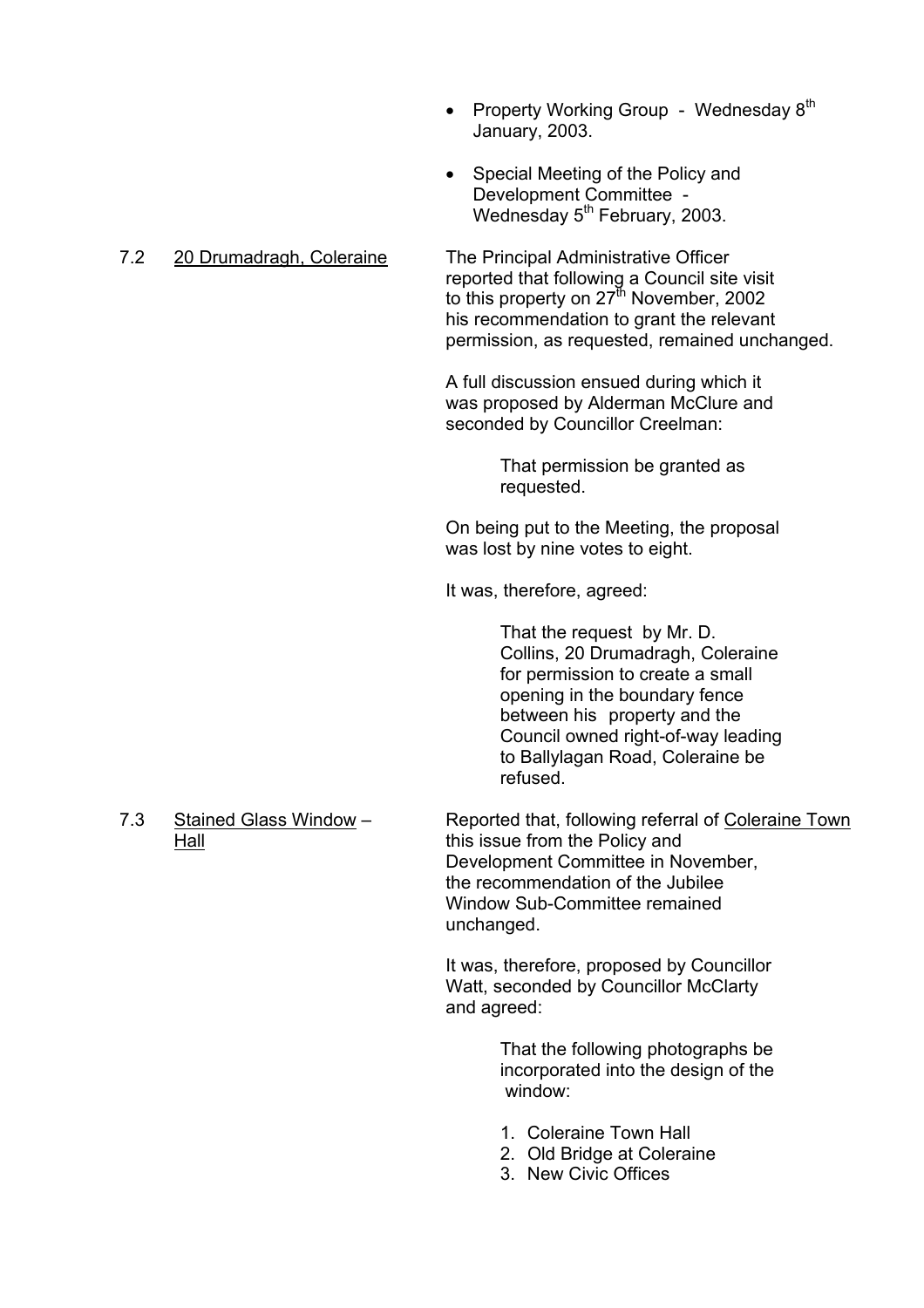## **8.0 CORPORATE SERVICES REPORT**

The report of the Director of Corporate Services was considered (previously supplied).

| 8.1 | <b>Capital Programme</b><br>$2003 - 2008$ | Consideration was given to the revised<br>Capital Programme.                                                                                               |
|-----|-------------------------------------------|------------------------------------------------------------------------------------------------------------------------------------------------------------|
|     |                                           | Agreed:                                                                                                                                                    |
|     |                                           | That the Capital Programme<br>$2003 - 2008$ be adopted.                                                                                                    |
| 8.2 | <b>Checking of Accounts</b>               | It was agreed that the following members be<br>nominated to examine creditors' payment<br>vouchers for the next three months:                              |
|     |                                           | Alderman Leonard and Councillor Watt.                                                                                                                      |
| 8.3 | <b>Matters for Information</b>            |                                                                                                                                                            |
|     | 8.3.1 Estimate of Rates                   | The Director of Corporate Services<br>outlined several of the major factors<br>which would impact on the Rate for<br>2003/2004, as detailed in his report. |
|     |                                           | A full report on estimates and available<br>options would be presented to members<br>in January 2003.                                                      |
|     | 8.3.2 Accounts                            | Council noted that creditors' payments,<br>as per lists circulated, had been issued<br>as follows:                                                         |
|     |                                           | Revenue A/C<br>£291,579.30<br>$\frac{1}{2}$ and $\frac{1}{2}$<br>Capital A/C<br>£274,154.85<br>Petty Cash Account -<br>£ 76,734.26                         |
|     |                                           | Members' requests for further information<br>on several issues would be responded to                                                                       |

 by the Director of Leisure Services and the Director of Corporate Services, as appropriate.

## **9.0 LOCAL GOVERNMENT AUDIT**

 Read letter advising that the annual audit of Council accounts would take place on Tuesday 28<sup>th</sup> January, 2003.

Noted.

## **10.0 THE NATIONAL ASSOCIATION OF COUNCILLORS NORTHERN IRELAND REGION**

Read letter advising that the National Association of Councillors would be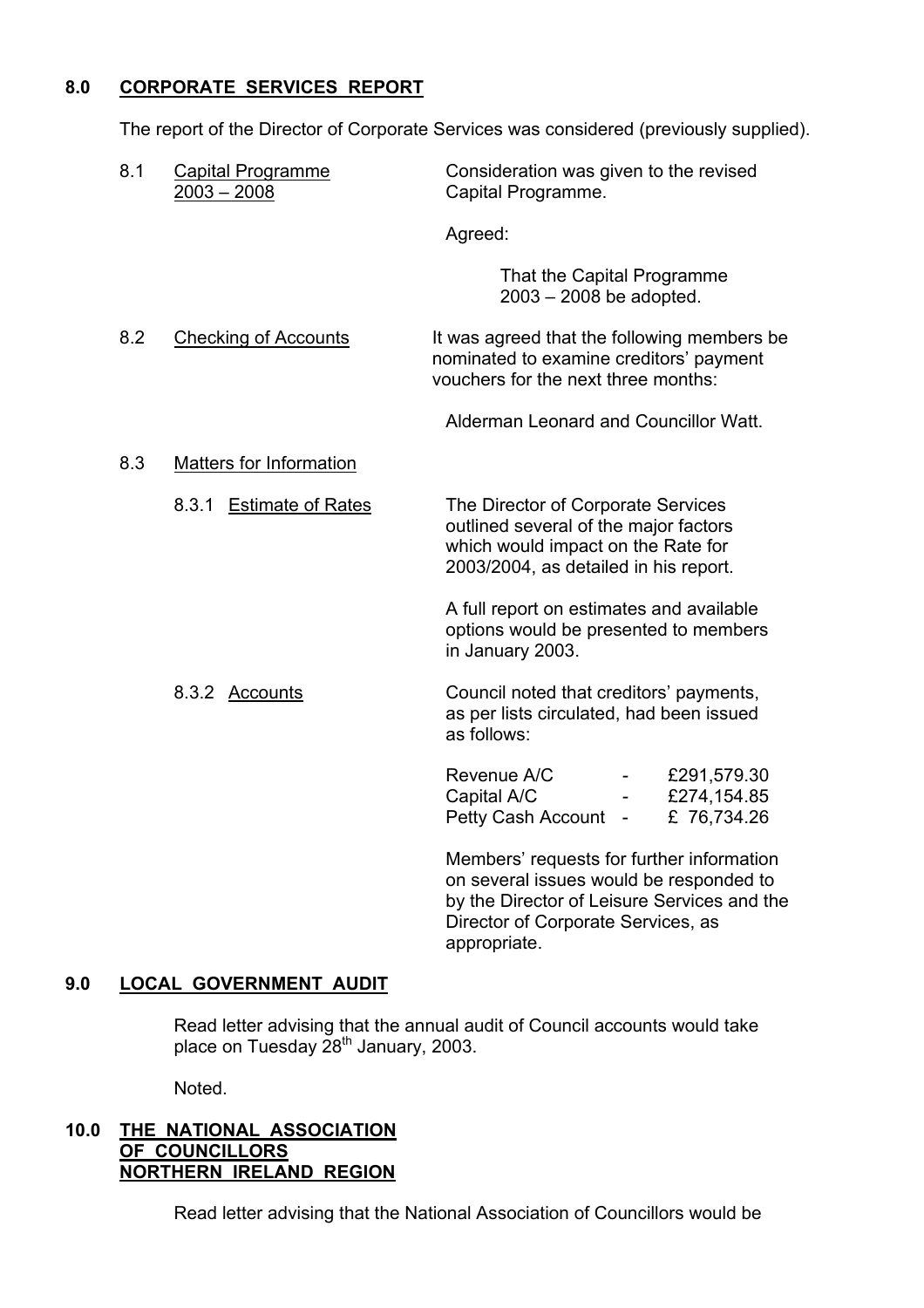holding a conference on District Policing Partnerships, Risk Assessment and Rural Planning on 17<sup>th</sup>/18<sup>th</sup> January, 2003 at the Clandeboye Lodge Hotel, Bangor.

Noted.

## **11.0 NORTH-EASTERN EDUCATION AND LIBRARY BOARD**

Tabled:

 Minutes of the North-Eastern Education and Library Board dated 29th October, 2002

## **12.0 NORTHERN IRELAND ASSOCIATION OF CITIZENS ADVICE BUREAUX**

Tabled:

Annual Report  $2001 - 2002$ 

#### **13.0 FOLD HOUSING ASSOCIATION**

Tabled:

Annual Review 2001/2002

## **14.0 NORTHERN IRELAND LOCAL GOVERNMENT OFFICERSí SUPERANNUATION COMMITTEE**

Tabled:

Annual Report 2001/02

## **15.0 THE ARCHITECTURAL HERITAGE FUND**

Tabled:

Annual Review  $2001 - 02$ 

## **16.0 THE OFFICE OF THE FIRST MINISTER AND DEPUTY FIRST MINISTER**

Tabled:

New TSN Annual Report 2002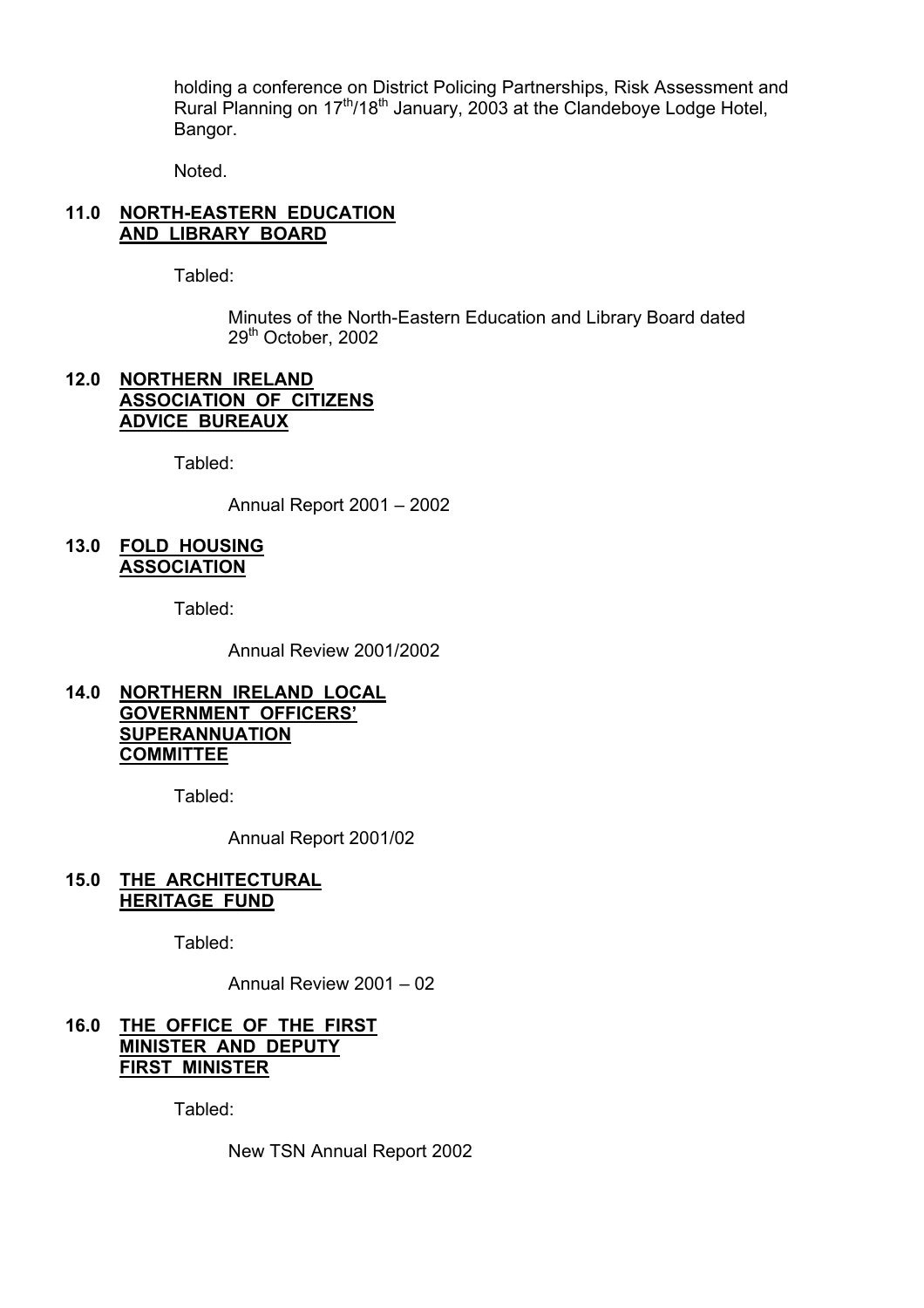## **17.0 HERITAGE LOTTERY FUND**

Tabled:

 Heritage Lottery Fund and National Heritage Memorial Fund Annual Report and Accounts 2001/02

## **18.0 DOCUMENTS FOR SEALING**

Resolved:

That the following documents be sealed:

| 1. | Department for<br>Social Development -<br>Forms | Proposed sale of Portion of land at<br>Anderson Park, Coleraine.<br>Council to David Patton & Son (N.I.) |                               |                       |   |
|----|-------------------------------------------------|----------------------------------------------------------------------------------------------------------|-------------------------------|-----------------------|---|
| 2. | <b>Cemetery Titles</b>                          | Grant of Right of Burial Deeds<br>Register Nos. 2845 - 2850 inclusive:                                   |                               |                       |   |
|    |                                                 | Agherton<br>Coleraine<br>Portstewart                                                                     | 4<br>$\overline{\phantom{a}}$ | Ballywillan<br>Kilrea | 2 |
|    |                                                 | Advanced Deed - Register No. 0045:                                                                       |                               |                       |   |
|    |                                                 | <b>Ballywillan</b>                                                                                       |                               |                       |   |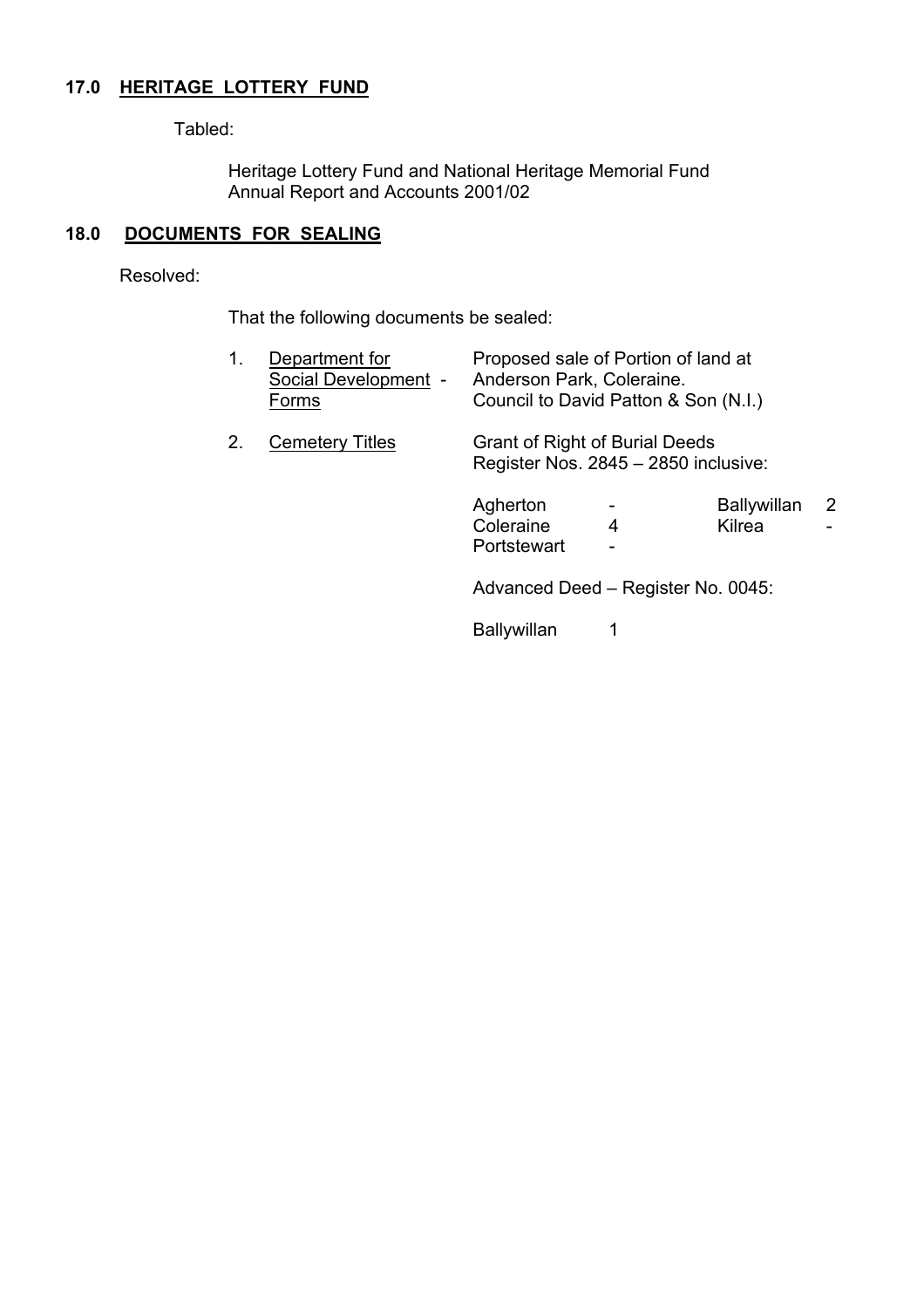## **LEISURE AND ENVIRONMENT COMMITTEE**

## **7th January, 2003.**

# **Present:** Alderman Mrs. E. T. Black, in the Chair The Mayor, Councillor Mrs. O. M. Church The Deputy Mayor, Councillor G. L. McLaughlin **Aldermen** P. E. A. Armitage (Mrs.) B. Leonard W. T. Creelman W. J. McClure **Councillors** C. S. Alexander (Ms.) E. A. Johnston (Mrs.)

- D. D. Barbour W. A. King J. M. Bradley D. McClarty (Items 3.2 - 17.1) R. A. McPherson J. J. Dallat A. McQuillan T. J. Deans **E. M. Mullan** E. P. Fielding (Mrs.) R. D. Stewart N. F. Hillis
- 

## **Officers in**

 **Attendance:** Town Clerk and Chief Executive, Director of Leisure Services, Director of Technical Services, Director of Environmental Health, Principal Building Control Officer, Leisure Services Officer (Facilities), Leisure Services Officer (Services) and Administrative Assistant

**Apology:** Councillor Watt

## **1.0 NEW YEAR**

The Chairman wished everyone a happy New Year.

## **2.0 SYMPATHY**

The Chairman referred to the recent tragic murder of Mr. B. Caskey in Portrush. The Chief Executive would forward a letter of condolence to the family.

## **3.0 TECHNICAL SERVICES REPORT**

The Report of the Director of Technical Services was considered (previously supplied).

Matters arising:

3.1 Legal Proceedings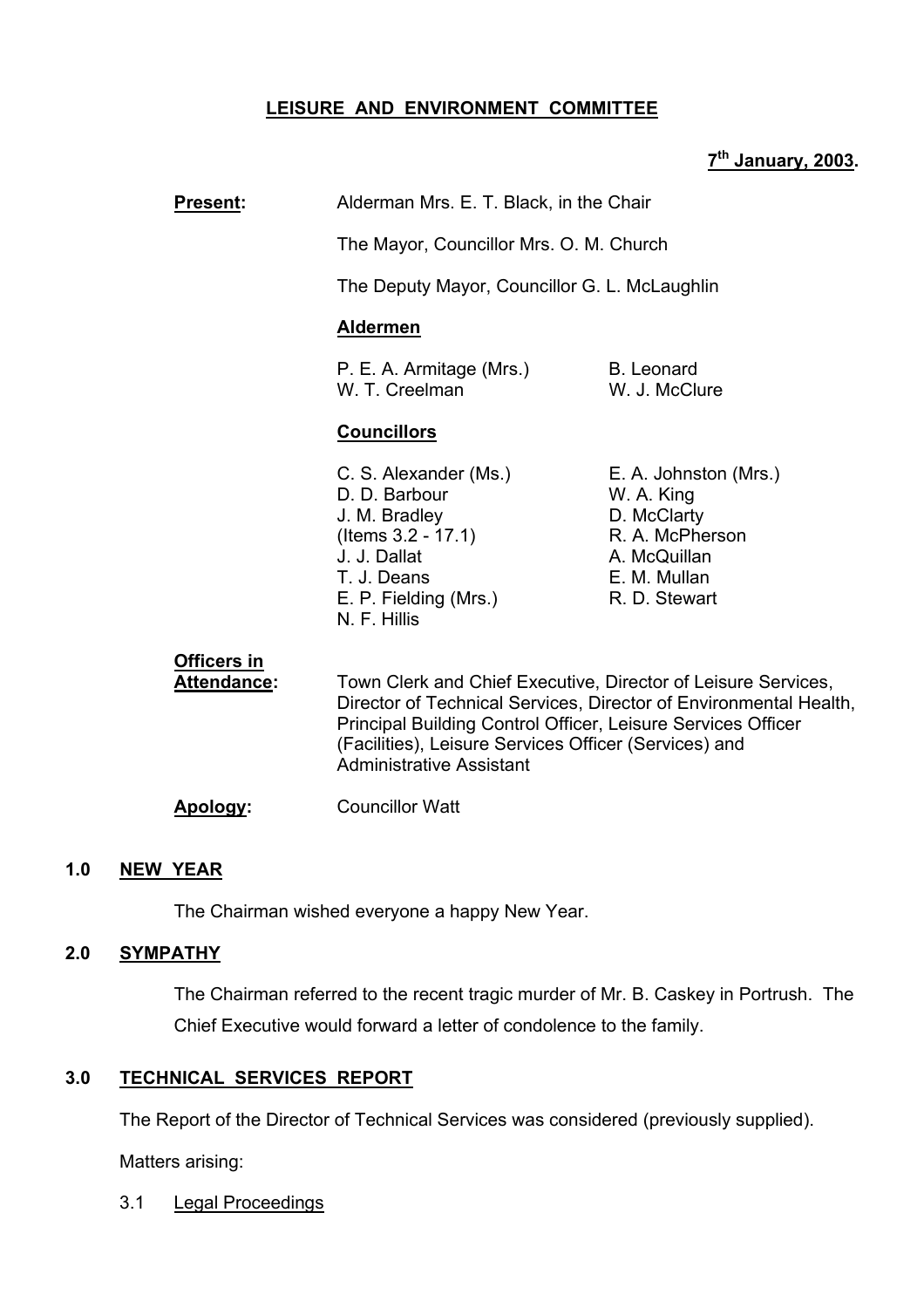- Provisions) (N.I.) Order Entertainment - The Londonderry Hotel, 39 - 41 Main Street, Portrush
- 

3.1.1 The Local Government It was proposed by Councillor McClarty, (Miscellaneous seconded by Alderman Creelman and agreed:

1985 - Schedule 1 That this matter be considered Licensing of Places of **i**In Committee" at the end of the meeting.

 3.2 North West Region Waste The Chairman welcomed Dr. B. Gregory and Management Plan Mr. D. Doyle from Kirk McClure Morton who were in attendance to present an overview of the recently adopted Waste Management Plan. Dr. Gregory elaborated on the aims, targets and objectives of the plan. Dr. Gregory also outlined the implications for Council in the development of the plan.

> A full discussion ensued on this topic during which Dr. Gregory answered various members' questions.

The Chairman thanked Dr. Gregory for his interesting and informative presentation after which he and Mr. Doyle withdrew.

#### 3.3 DRD - Roads Service

 3.3.1 Disabled Parking Bays - Roads Service proposed to provide two disabled Hanover, Coleraine parking bays at Hanover, Coleraine.

Council is recommended to agree.

3.3.2 Review of Disabled Reference was made to the need for a Facilities - Coleraine comprehensive review of the facilities provided in Coleraine for disabled persons.

> The Director of Technical Services would raise this topic with the Divisional Roads Manager.

 3.3.3 DRD - Waiting The Director of Technical Services reported that Restrictions - Roads Service had confirmed that they require to Portballintrae extend the NO WAITING RESTRICTION on Bayhead Road, Portballintrae outside the Bayview Hotel by the proposed distance of approximately 25 metres.

Noted.

 3.3.4 DRD - Experimental Roads Service had enquired whether Council was Traffic Scheme at supportive of the experimental traffic scheme at Eglinton Street, Portrush Eglinton Street, Portrush being made permanent.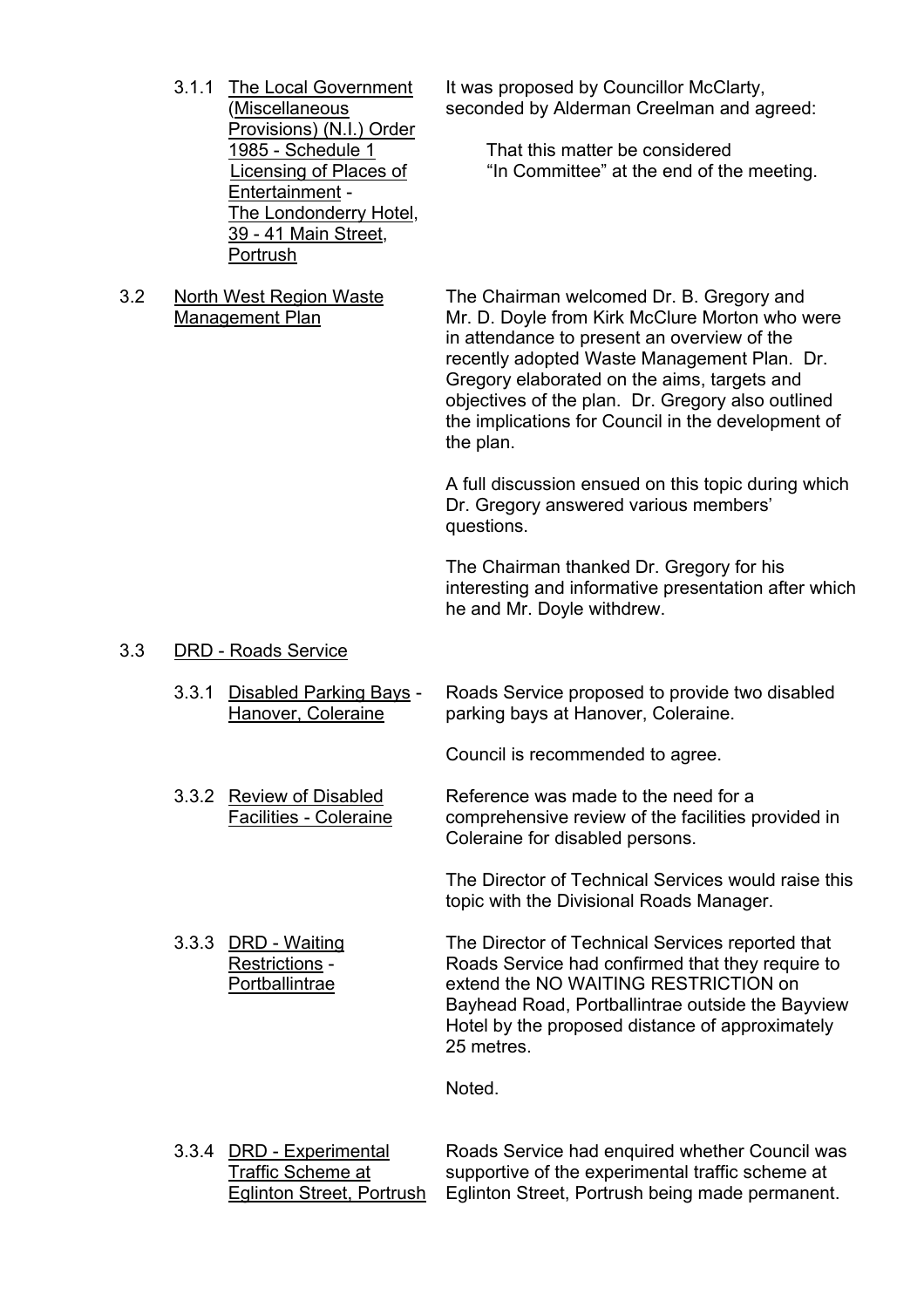Council is recommended to agree.

 The Director of Technical Services would raise the topic of disabled parking facilities at The Metropole, Portrush with the Divisional Roads Manager.

Environment and Heritage Service be invited to

PVH Contracts, Garvagh 195,171.86

address a future meeting of Committee.

3.4 Recycling and Material Council is recommended to agree to a rent of<br>Storage Shed E250.00 per week on a temporary basis for the £250.00 per week on a temporary basis for the use of a shed owned by P. J. O'Kane at Boleran. The Director of Technical Services would arrange for the completion of the necessary legal agreement. 3.5 Building Control 3.5.1 Approvals Approval had been given for fifty-three applications. 3.6 For Information The Director of Technical Services included information in his report on the following: Craigahulliar Refuse Disposal Site 3.7 Buildings of Architectural Reference was made to the procedure for Importance retaining buildings of architectural importance. It was agreed that a representative from the

## **4.0 LEISURE SERVICES REPORT**

The Report of the Director of Leisure Services was considered (previously supplied).

Matters arising:

| 4.1 | Parker Avenue Pavilion,<br>Portrush - Tenders | The Chairman welcomed Mr. J. Fleming from<br>Fleming McKernan Associates who was in<br>attendance to report on the tenders received for the<br>provision of a Pavilion at Parker Avenue, Portrush<br>(report circulated). |            |
|-----|-----------------------------------------------|---------------------------------------------------------------------------------------------------------------------------------------------------------------------------------------------------------------------------|------------|
|     |                                               | <b>Main Contract</b>                                                                                                                                                                                                      |            |
|     |                                               | Contractor                                                                                                                                                                                                                | £          |
|     |                                               | P A Turner & Sons, Swatragh                                                                                                                                                                                               | 182,352.00 |
|     |                                               | McGuigan Construction N.I.,<br>Dungannon                                                                                                                                                                                  | 189,776.00 |
|     |                                               | P&K McKaigue Ltd., Maghera                                                                                                                                                                                                | 191,000.00 |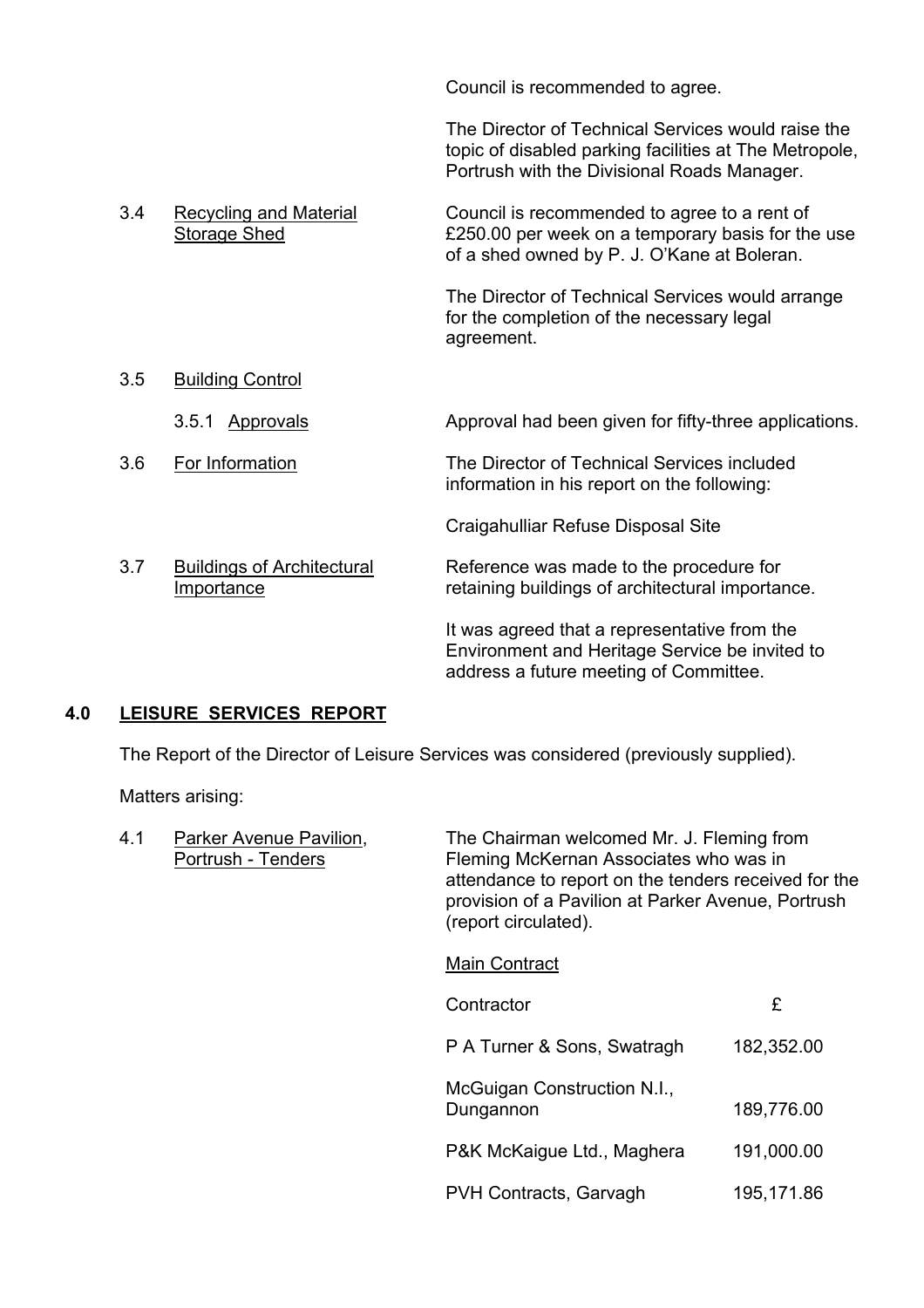|                                                                                                                             |                                                   | ------------ |
|-----------------------------------------------------------------------------------------------------------------------------|---------------------------------------------------|--------------|
|                                                                                                                             |                                                   | £175,248.13  |
| Add<br>Tenders for:<br>- Mechanical Installation<br>- Electrical Installation<br>- Main Contractors Profit @ 2.5%           | 19,535.00<br>8,510.00<br>701.13                   | 28,746.13    |
|                                                                                                                             |                                                   | 147,502.00   |
| Omit<br>Provisional Sums for:<br>- Mechanical Installation<br>- Electrical Installation<br>- Main Contractors Profit @ 2.5% | 23,000.00<br>11,000.00<br>850.00                  | 34,850.00    |
| <b>Tender Amount</b>                                                                                                        |                                                   | 182,352.00   |
|                                                                                                                             | <b>JMP Contracts Ltd., Dungiven</b>               | 209,700.00   |
|                                                                                                                             | J. Kennedy & Co. (Contractors)<br>Ltd., Coleraine | 209,512.00   |
|                                                                                                                             | Windyhill Developments Ltd.,<br>Limavady          | 202,899.00   |
|                                                                                                                             | Euroframe Construction,<br>Cookstown              | 198,890.00   |
|                                                                                                                             | Hugh Taggart & Sons Ltd.,<br>Ballymoney           | 198,887.00   |
|                                                                                                                             | SM Oliver & Sons, Coleraine                       | 198,259.76   |

## PROVISIONAL SUMS

The following Provisional Sums are contained within the tender:

| <b>Ironmongery Supply</b> | £950.00   |
|---------------------------|-----------|
| Miscellaneous Items       | £500.00   |
| <b>Inspection of Work</b> | £200.00   |
| <b>Statutory Charges</b>  | £1,500.00 |
| Dayworks                  | £5,000.00 |
|                           |           |

 Council is recommended to accept the lowest tender from PA Turner & Sons, Swatragh in the sum of £182,352.00.

#### Mechanical Services

Tenderer Tender Value Excluding VAT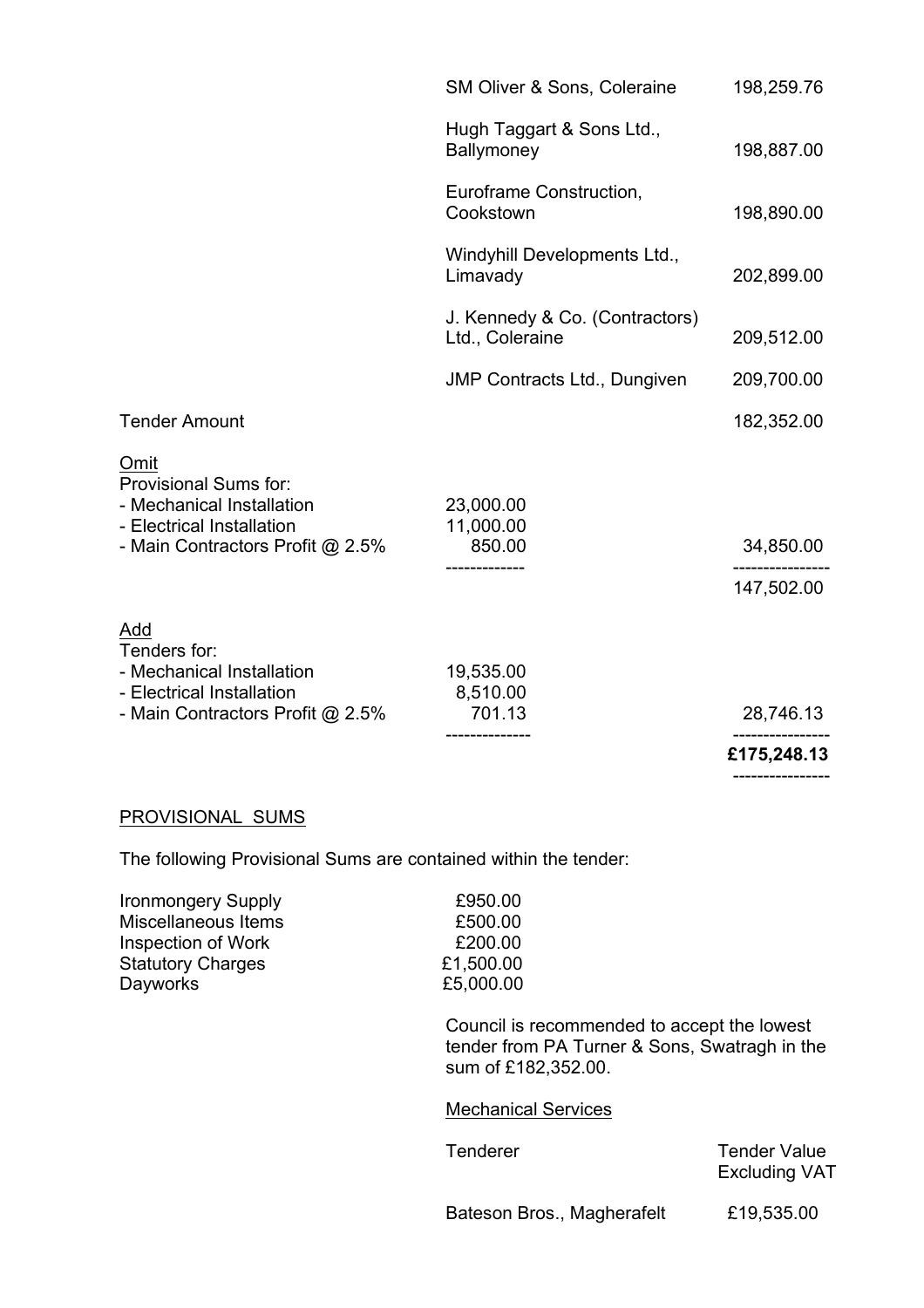| Alexander Rankin,<br>Castledawson           | £22,003.00 |
|---------------------------------------------|------------|
| P & H Services, Coleraine                   | £23,543.00 |
| R & F Mechanical, Ballymoney                | £27,229.00 |
| Dan Mooney, Rasharkin                       | £27,235.46 |
| McKay Plumbing & Heating,<br>Randalstown    | £31,570.00 |
| Council is recommended to accept the lowest |            |

tender from Bateson Bros., Magherafelt in the sum of £19,535.00.

#### Electrical Services

| Tenderer                           | <b>Tender Value</b><br><b>Excluding VAT</b> |
|------------------------------------|---------------------------------------------|
| Nevin Electrics, Coleraine         | £8,510.00                                   |
| <b>PHL Engineering, Belfast</b>    | £9,832.00                                   |
| <b>Braid Electrical, Ballymena</b> | £11,245.00                                  |
| P&L Electrics Ltd., Limavady       | £11,771.00                                  |
| R.H.K. Davidson, Coleraine         | £12,222.69                                  |
| J.F.&H. Dowds, Ballymoney          | £14,345.00                                  |

Council is recommended to accept the lowest tender from Nevin Electrics, Coleraine in the sum of £8,510.00.

4.2 Boleran Play Area Nine tenders were received for the design, supply and installation of a children's play area at Boleran, Garvagh. The budget allowed for the project was £35,000.00 and all contractors had been advised to tender to this figure. Only seven tenders met the technical specification:

| Lapsett U.K., Kettering, England £29,794.00 |            |
|---------------------------------------------|------------|
| Crawford Contracts, Ballymena               | £33,000.00 |
| <b>SMP Playgrounds Ltd., Surrey</b>         | £33,070.50 |
| Kompan, Milton Keynes                       | £34,984.00 |
| Record Ltd., Yorkshire                      | £34,996.00 |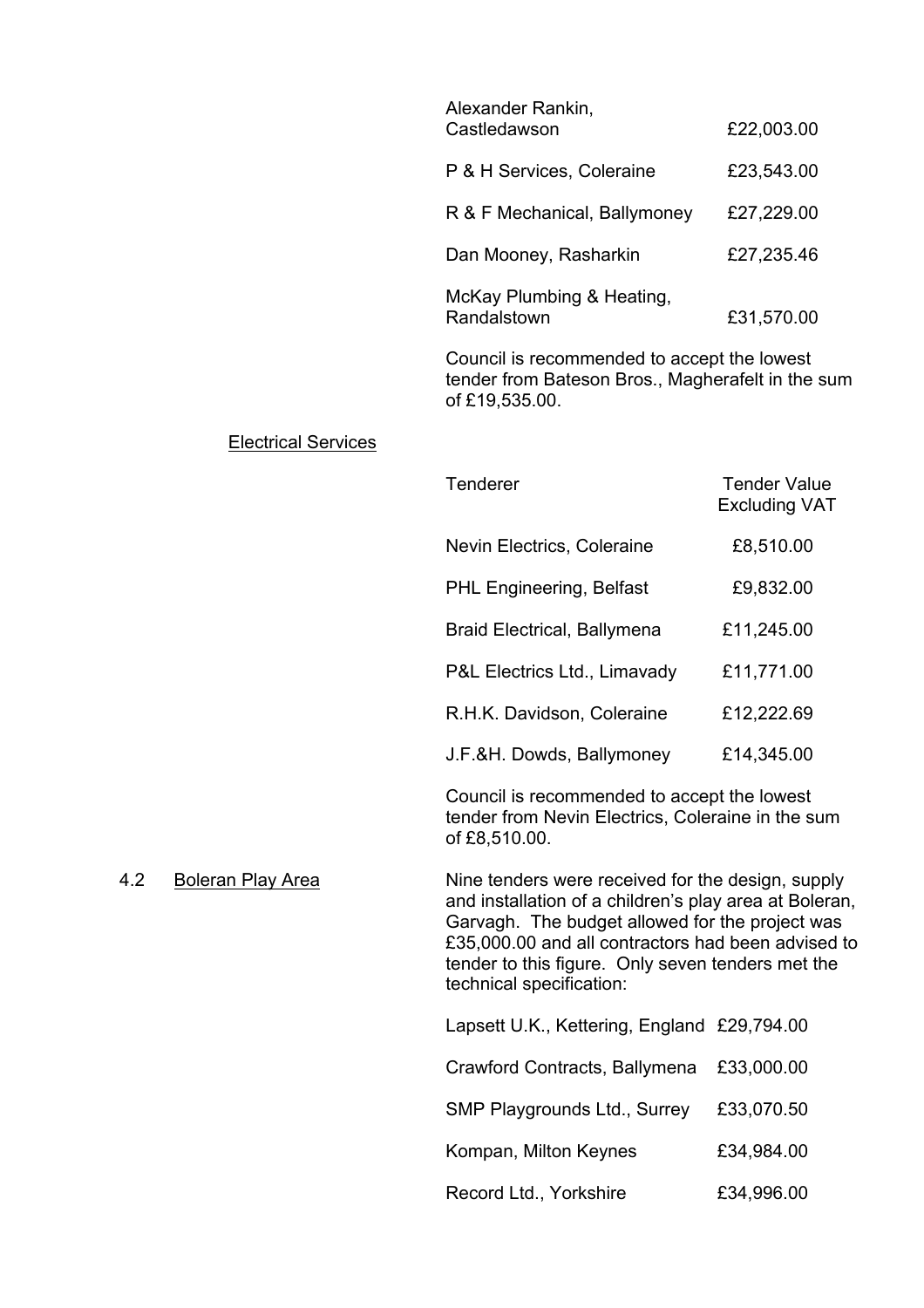|     |                                                                                                     | Hags Play, Dorset                                                                                                                                                                                                                                                  | £34,998.98 |
|-----|-----------------------------------------------------------------------------------------------------|--------------------------------------------------------------------------------------------------------------------------------------------------------------------------------------------------------------------------------------------------------------------|------------|
|     |                                                                                                     | Street Play, Bangor                                                                                                                                                                                                                                                | £35,000.00 |
|     |                                                                                                     | Council is recommended to accept the tender from<br>Street Play, Bangor for £35,000.00. This tender<br>offered greater play value and also provides<br>additional fencing, compared to the other tenders<br>received.                                              |            |
|     |                                                                                                     | The above figure has been allowed for in the<br>current Capital Programme.                                                                                                                                                                                         |            |
| 4.3 | <b>Irish Indoor Bowling</b><br><b>Association - British Isles</b><br><b>Short Mat Championships</b> | Council is recommended to contribute £1,500.00<br>to the Irish Indoor Bowling Association towards the<br>cost of staging the British Isles Short Mat Bowling<br>Championship in Coleraine Leisure Centre on<br>7 <sup>th</sup> and 8 <sup>th</sup> November, 2003. |            |
| 4.4 | Portrush Town Hall                                                                                  | Council is recommended to agree to hold a public<br>meeting in Portrush during February 2003 where<br>Architects representing the Hearth Revolving Fund<br>will make a short presentation on the proposed<br>plans for Portrush Town Hall.                         |            |
| 4.5 | "Drive-In" Church                                                                                   | A request had been received from Portrush<br>Evangelistic Mission to again hold a series of five<br>religious services in East Strand Car Park, Portrush<br>on Sunday evenings from 13 <sup>th</sup> July - 10 <sup>th</sup> August,<br>2003.                      |            |
|     |                                                                                                     | Council is recommended to agree.                                                                                                                                                                                                                                   |            |
|     |                                                                                                     | The Director of Leisure Services would liaise with<br>the organisers on the location of the services within<br>the car park.                                                                                                                                       |            |
| 4.6 | For Information                                                                                     | The Director of Leisure Services included<br>information in his report on the following:<br>Flowerfield Arts Centre - New Extension                                                                                                                                |            |

## **5.0 ENVIRONMENTAL HEALTH REPORT**

The Report of the Director of Environmental Health was considered (previously supplied).

Matters arising:

 Provisional Grant of Amuse ment Permit - Premises - Recommended: 2 Limavady Road, Garvagh

5.1 The Betting, Gaming, Lotteries Consideration was given to an application to proand Amusement (N.I.) Order vide gaming machines in premises at 2 Limavady 1985 - Application for a Road, Garvagh, as detailed in the report.

 Applicant - Mr. I. Haughey, That any decision on this application be 120 Saintfield Road, Lisburn deferred until the outcome of ongoing legal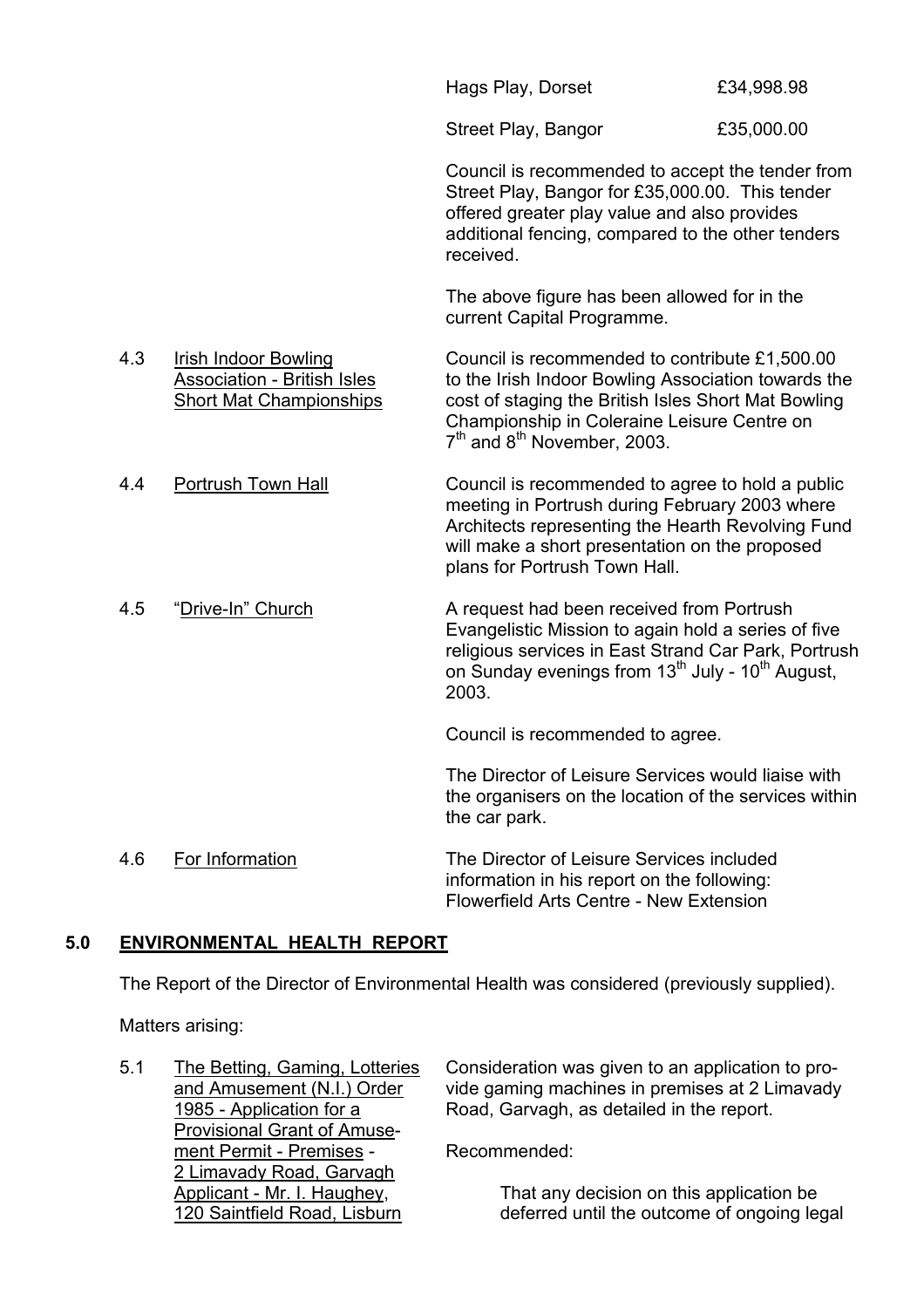|     | Manager - Mr. E. Doherty                                                            | proceedings is known and planning<br>application for the premises has been<br>determined.                                                                                                                              |
|-----|-------------------------------------------------------------------------------------|------------------------------------------------------------------------------------------------------------------------------------------------------------------------------------------------------------------------|
| 5.2 | Food Standards Agency Audit                                                         | Committee noted information, as detailed in the<br>report, regarding the recent Food Standards<br>Agency Audit. As a result of the audit an action<br>plan had been drawn up to implement the<br>recommendations made. |
| 5.3 | The Dogs (N.I.) Order 1983<br>as amended by The Dangerous<br>Dogs (N.I.) Order 1991 | Committee noted the outcome of recent legal<br>proceedings, as detailed in the report.                                                                                                                                 |
|     |                                                                                     | Congratulations were extended to the staff                                                                                                                                                                             |

concerned.

## **6.0 CHILDREN AND YOUNG PEOPLEíS UNIT - OFFICE OF THE FIRST MINISTER AND DEPUTY FIRST MINISTER**

Tabled:

A Framework for Discussion Paper entitled - "Creation and Vision for all our Children<sup>"</sup>.

## **7.0 SPORTS COUNCIL FOR NORTHERN IRELAND**

 Read letter of thanks from the Sports Council for Northern Ireland for the hospitality provided by Council at their December meeting in the Civic Headquarters.

## **8.0 ENVIRONMENT AND HERITAGE SERVICE**

Tabled:

Northern Ireland Drinking Water Quality Report 2001.

## **9.0 DATES FOR DIARY**

Members noted the under mentioned dates:

- (a) Wednesday,  $22^{nd}$  January, 2003 6.30 p.m. The Brown Trout, Aghadowey CREDI Group meets Council
- (b) Monday,  $27<sup>th</sup>$  January, 2003 7.30 p.m. Council Chamber Rates Meeting

## **10.0 JANUARY MEETING - POLICY AND DEVELOPMENT COMMITTEE**

Agreed that the Policy and Development Committee Meeting on 21<sup>st</sup> January, 2003 commence at 5.00 p.m.

## **11.0 LANEWAY - RIVERVIEW AVENUE, COLERAINE**

Reference was made to the need for the provision of street lighting at a laneway at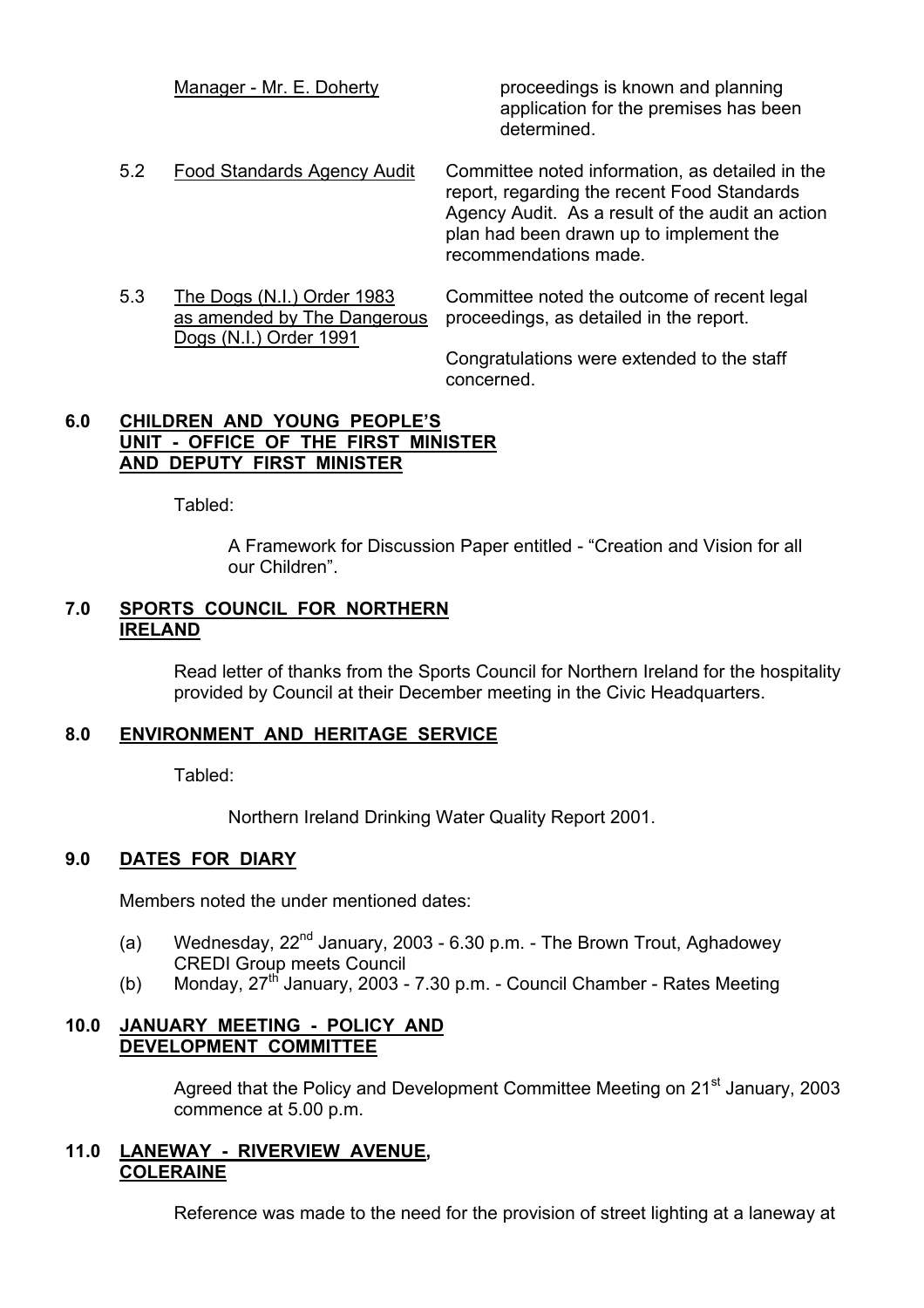Riverview Avenue, Coleraine.

 The Director of Technical Services would raise this matter with the Department of the Environment.

## **12.0 SEATS - KILLOWEN, COLERAINE**

 Reference was made to the need for seating adjacent to the Killowen/Waterside junction.

The Director of Technical Services would investigate this matter.

## **13.0 RECYCLING FACILITY - PORTRUSH**

 The Director of Technical Services updated members on the provision of an alternative site to the present Causeway Street location for a recycling facility.

## **14.0 WATER PUMP - LOWER CAPTAIN STREET, COLERAINE**

Reference was made to the water pump at Lower Captain Street, Coleraine.

 The Director of Environmental Health would raise this issue with the Divisional Water Manager.

## **15.0 COASTAL EROSION - PORTBALLINTRAE**

 In response to a query the Director of Technical Services advised that the consultant's report on this topic was expected this month.

## **16.0 CARRIGNATA, PORTRUSH**

 In response to a query the Chief Executive advised that the owner intended to re-advertise the sale of this property.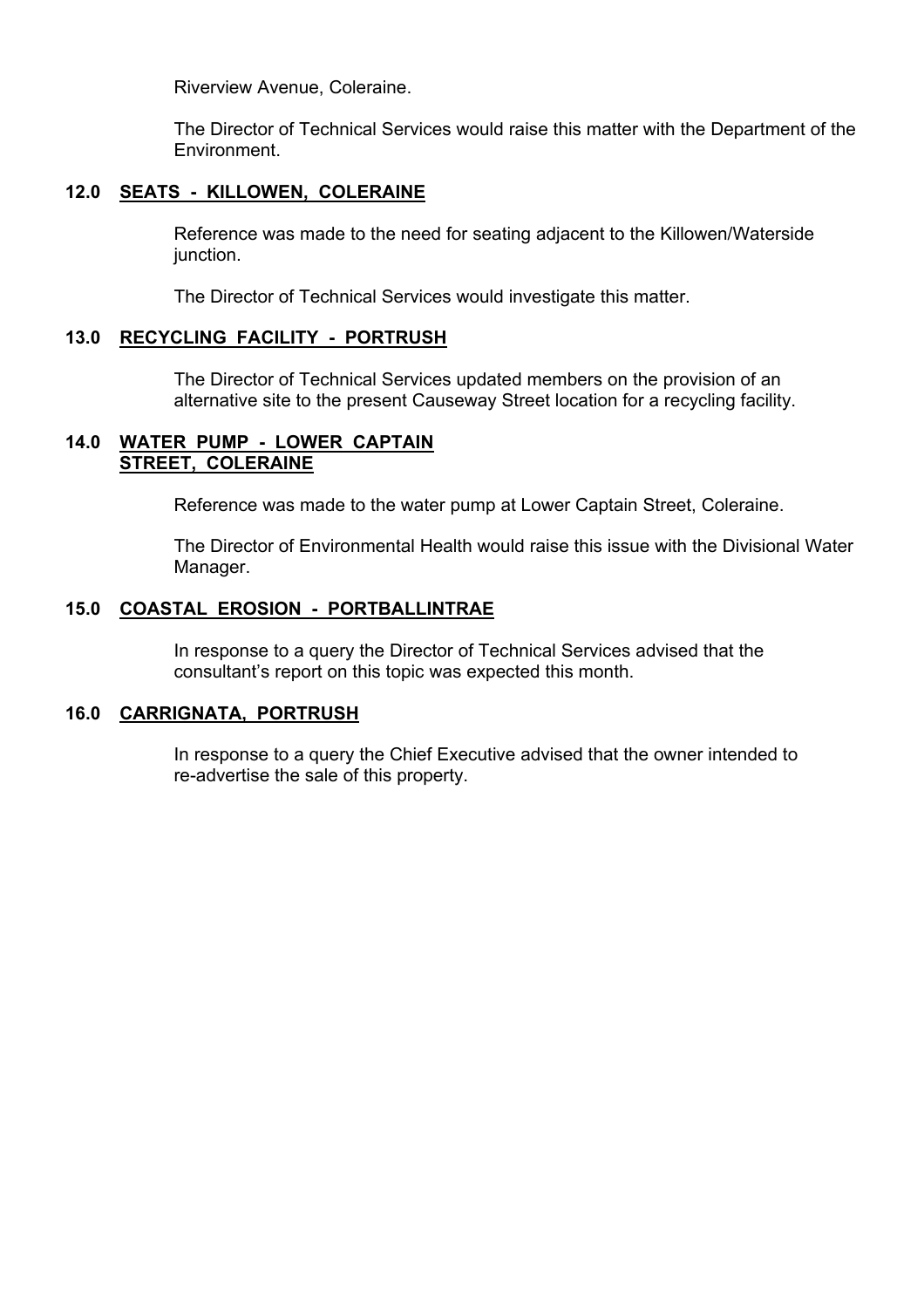## **PLANNING COMMITTEE**

## **14th January, 2003.**

| <b>Present:</b>                          | Councillor J. M. Bradley in the Chair                                                                                        |                                                                                               |
|------------------------------------------|------------------------------------------------------------------------------------------------------------------------------|-----------------------------------------------------------------------------------------------|
|                                          | The Mayor, Councillor O. M. Church (Mrs.)                                                                                    |                                                                                               |
|                                          | The Deputy Mayor, Councillor G. L. McLaughlin                                                                                |                                                                                               |
|                                          | <b>Aldermen</b>                                                                                                              |                                                                                               |
|                                          | E. T. Black (Mrs.)<br>W. T. Creelman                                                                                         | <b>B.</b> Leonard<br>W. J. McClure                                                            |
|                                          | <b>Councillors</b>                                                                                                           |                                                                                               |
|                                          | C. S. Alexander (Ms.)<br>D. D. Barbour<br>J. J. Dallat<br>T. J. Deans<br>N. F. Hillis<br>E. A. Johnston (Mrs.)<br>W. A. King | D. McClarty<br>R. A. McPherson<br>A. McQuillan<br>E. M. Mullan<br>R. D. Stewart<br>W. J. Watt |
| <u>Also in</u><br>Attendance:            | Representatives from the Planning Service -<br>Mr. E. Lynch and Miss J. McMath<br>Mr. P. Fleming - BDP Planning              |                                                                                               |
| <b>Officers in</b><br><b>Attendance:</b> | Town Clerk and Chief Executive and Administrative<br>Assistant                                                               |                                                                                               |
| <b>Apologies:</b>                        | Alderman Mrs. Armitage and Councillor Mrs. Fielding                                                                          |                                                                                               |

#### **1.0 PLANNING POLICY STATEMENT 12 - HOUSING IN SETTLEMENTS**

 Mr. P. Fleming from BDP Planning addressed Committee on the Draft Response Paper (previously supplied) relating to Planning Policy Statement 12 - Housing in Settlements.

 Following discussion it was agreed that Council's response be based on the BDP Response Paper with the additional comments identified by members being incorporated.

## **2.0 PLANNING APPLICATION NO. C/2002/0779/F CHANGE OF USE FROM GARAGE TO OFFICE AT 57 PORTSTEWART ROAD, COLERAINE**

 Mr. P. Fleming from BDP Planning addressed Committee on his report (previously supplied) on the merit of referring the above application to the Management Board.

BDP Planning's view was that there was no merit, in planning terms, in the Council referring the application to the Management Board with the request that it be approved.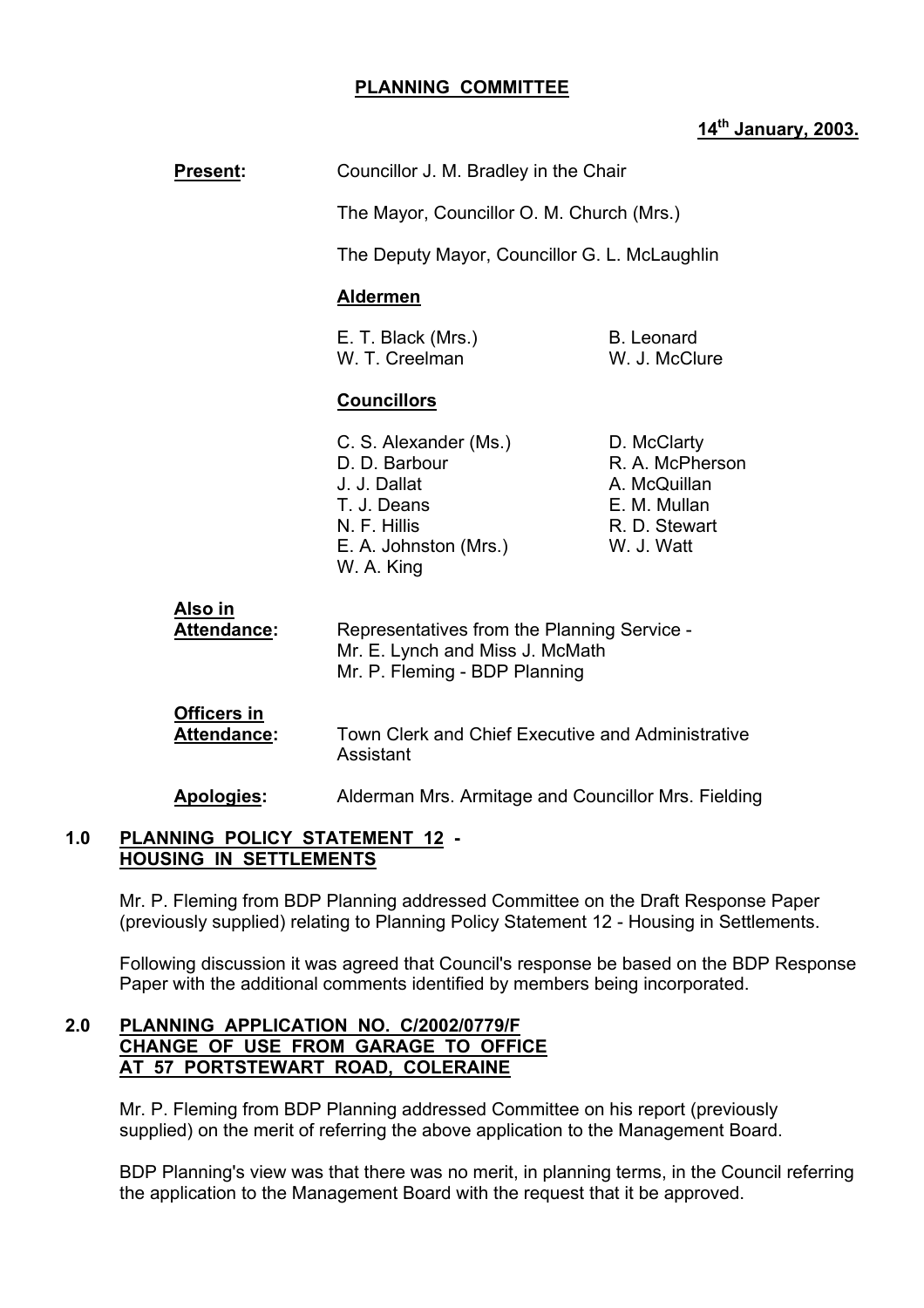Following discussion it was proposed by Councillor Ms. Alexander and seconded by Councillor Watt:

That the application be approved.

As an amendment it was proposed by Councillor McClarty and seconded by Councillor Watt:

That the application be approved conditionally for five years.

On being put to the Meeting the amendment was carried, eighteen members voting in favour and no one voting against.

## **3.0 PLANNING APPLICATION NO. C/2002/0781/O SITE OF DWELLING 250M NORTH WEST OF 11 BALLYHACKETT LANE, CASTLEROCK**

It was noted that this application had been withdrawn.

## **4.0 PLANNING APPLICATIONS**

A list of fifty-five applications was considered (previously supplied).

## **Applications Deferred from Previous Meeting**

- 4.1 Application No. 1 C/2002/0041/F Proposed 4 no. one and a half storey dwellings with vehicular access off West Park, off Coleraine Road/West Park, Portstewart for M.A.M. **Developments**
- 4.2 Application No. 2 C/2002/0634/O Site for dwelling (off site replacement) on lands adjacent to 70 Sconce Road, Coleraine for Mr. J. Rock
- 4.3 Application No. 3 C/2002/0637/O Site for replacement dwelling on lands adjacent to 70 Sconce Road, Coleraine for Mr. J. Rock

4.4 Application No. 4 C/2002/0781/O Site of dwelling 250m north west of 11 Ballyhackett Lane, Castlerock for Mr. W. Purcell

The opinion of the Planning Service was to refuse.

It was agreed that the application be refused.

The opinion of the Planning Service was to refuse.

The application had now been withdrawn.

The opinion of the Planning Service was to approve.

It was agreed that the application be approved subject to conditions relating to vegetation and the dwelling being one and a half storey.

The opinion of the Planning Service was to refuse.

The application had now been withdrawn.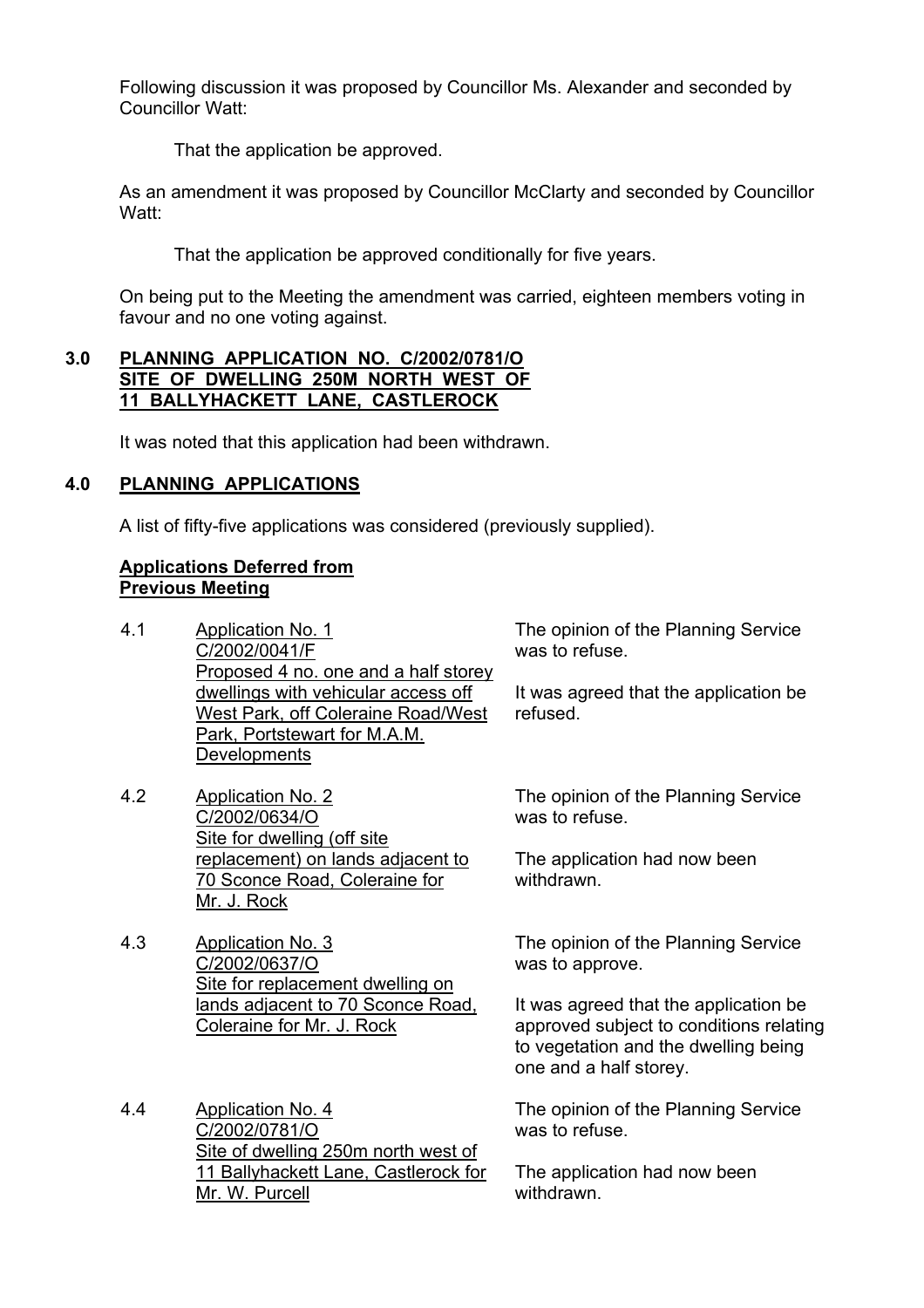- 4.5 Application No. 5 C/2002/0830/F Demolition of garage and rear addition containing utility and bathroom of 6 Mountsandel Road and construction of new dwelling on lands fronting on to Mount Street for Mr. A. McIntosh
- 4.6 Application No. 6 C/2002/0868/O Site for 2 no. ground floor apartments (2 bedrooms), 1 no. first floor apartment (3 bedrooms) and 3 no. garages at rear of No. 18 Burnside Road, Portstewart for Mr. L. Moore

4.7 Application No. 7 C/2002/0906/O Two storey rural dwelling and garage adjacent to No. 55 Moneygran Road, Kilrea for Mr. J. Gillen

The opinion of the Planning Service was to refuse.

It was agreed that the application be deferred for one month to facilitate an office meeting.

The opinion of the Planning Service was to refuse.

It was agreed that the application be deferred for two weeks to facilitate further discussions with the applicant.

The opinion of the Planning Service was to refuse.

It was proposed by Councillor Dallat, seconded by Councillor Mullan and unanimously agreed:

> That the application be approved.

The opinion of the Planning Service was to approve.

It was agreed that the application be approved.

The opinion of the Planning Service was to approve.

It was agreed that the application be approved.

The opinion of the Planning Service was to refuse.

The application had now been withdrawn.

The opinion of the Planning Service was to refuse.

The application had now been

4.8 Application No. 8 C/2002/0934/O Site for dwelling and detached garage/store 200m south of No. 38 Gortfad Road, Gortnamoyagh, Garvagh for C & J Leadon

- 4.9 Application No. 9 C/2002/0945/O Site for one and a half storey dwelling with detached garage at Dunboe Road, Articlave, Castlerock (240m south east of Ballywildrick School) for Mr. D. Norris
- 4.10 Application No. 10 C/2002/0946/O Site for dwelling and detached garage, demolition of existing dwelling adjacent to 42 Sconce Road, Articlave, Coleraine for Mr. J. Norris
- 4.11 Application No. 11 C/2002/0967/F Erection of dwelling on lands 200m north east of 61 Altikeeragh Road,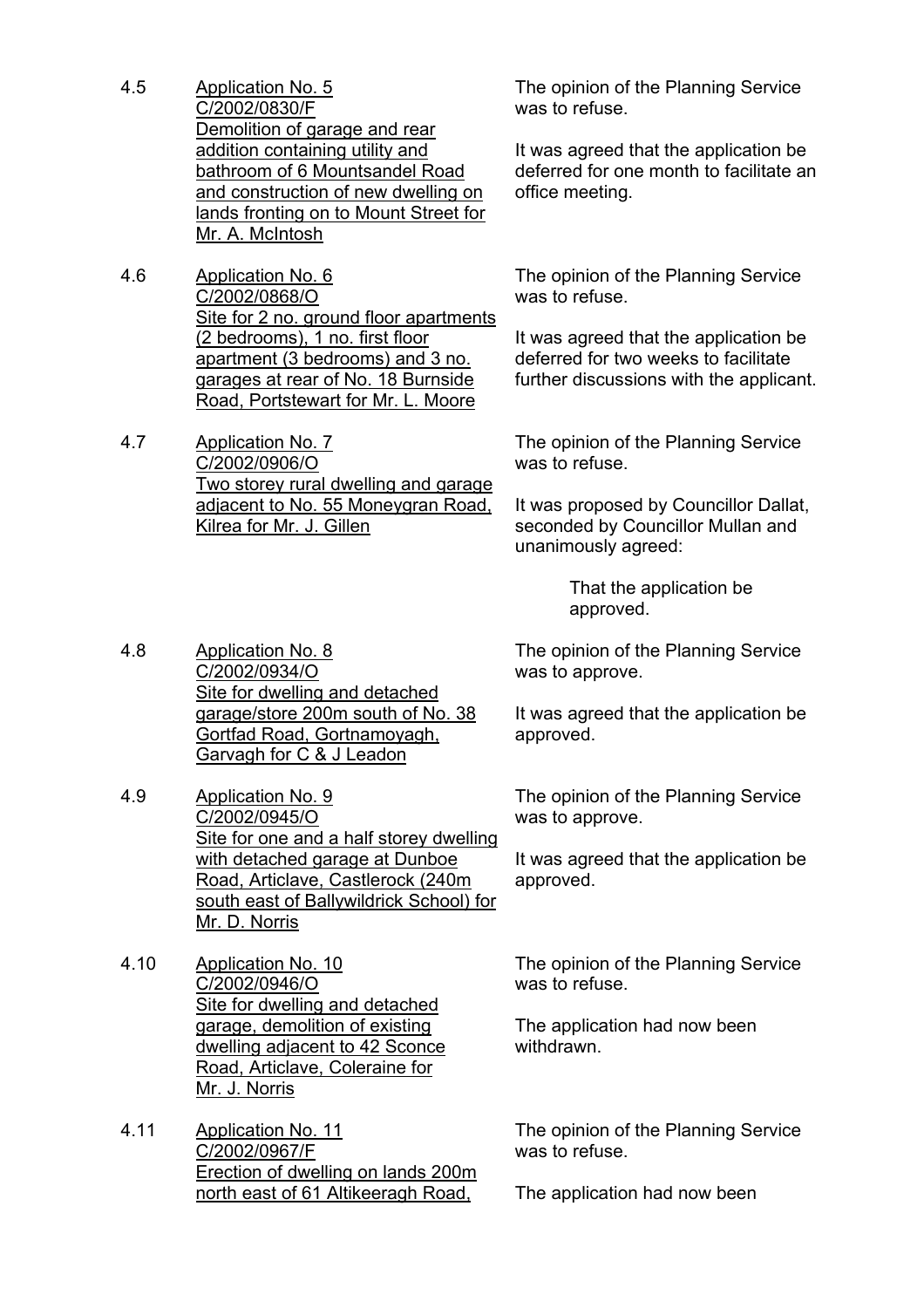Castlerock for Devann Developments withdrawn. Ltd.

4.12 Application No. 12 C/2002/0979/O Site for single storey dwelling 110m east of No. 1 Tamnyrankin Road, Swatragh for Mr. D. McGuckin

The opinion of the Planning Service was to refuse.

It was proposed by Councillor Dallat, seconded by Councillor Watt and unanimously agreed:

> That the application be approved.

The opinion of the Planning Service was to refuse.

It was proposed by Councillor Watt, seconded by Councillor McClarty and unanimously agreed:

> That the application be approved.

One and a half storey dwelling house The opinion of the Planning Service was to approve.

> It was agreed that the application be approved.

The opinion of the Planning Service was to refuse.

It was agreed that the application be refused.

The opinion of the Planning Service was to refuse.

It was proposed by Councillor Dallat, seconded by Councillor Mullan and unanimously agreed:

> That the application be approved.

## **NEW APPLICATIONS**

4.14 Application No. 14 C/2002/0987/F

4.15 Application No. 15

4.16 Application No. 16

C/2002/0988/O

C/2002/1006/O

for Mr. S. Speers

4.17 Application No. 3 C/2002/0493/O Site for three town houses at 7 Hazelbank Road, Coleraine for Mr. E. Watson

The opinion of the Planning Service was to approve.

It was agreed that the application be approved subject to conditions relating to design, ridge and eaves height, floor space and amenity space.

4.13 Application No. 13 C/2002/0983/O Site for dwelling and garage adjacent to No. 27 Greenhill Road, Blackhill, Coleraine for Mr. H. Irwin

on lands at Shinny Road, Macosquin,

Proposed site for dwelling adjacent to 23A Shanlongford Road, Ringsend,

Site for one and a half storey dwelling opposite 110 Edenbane Road, Kilrea

Coleraine for Mr. S. Millar

Coleraine for Mr. T. B. Kerr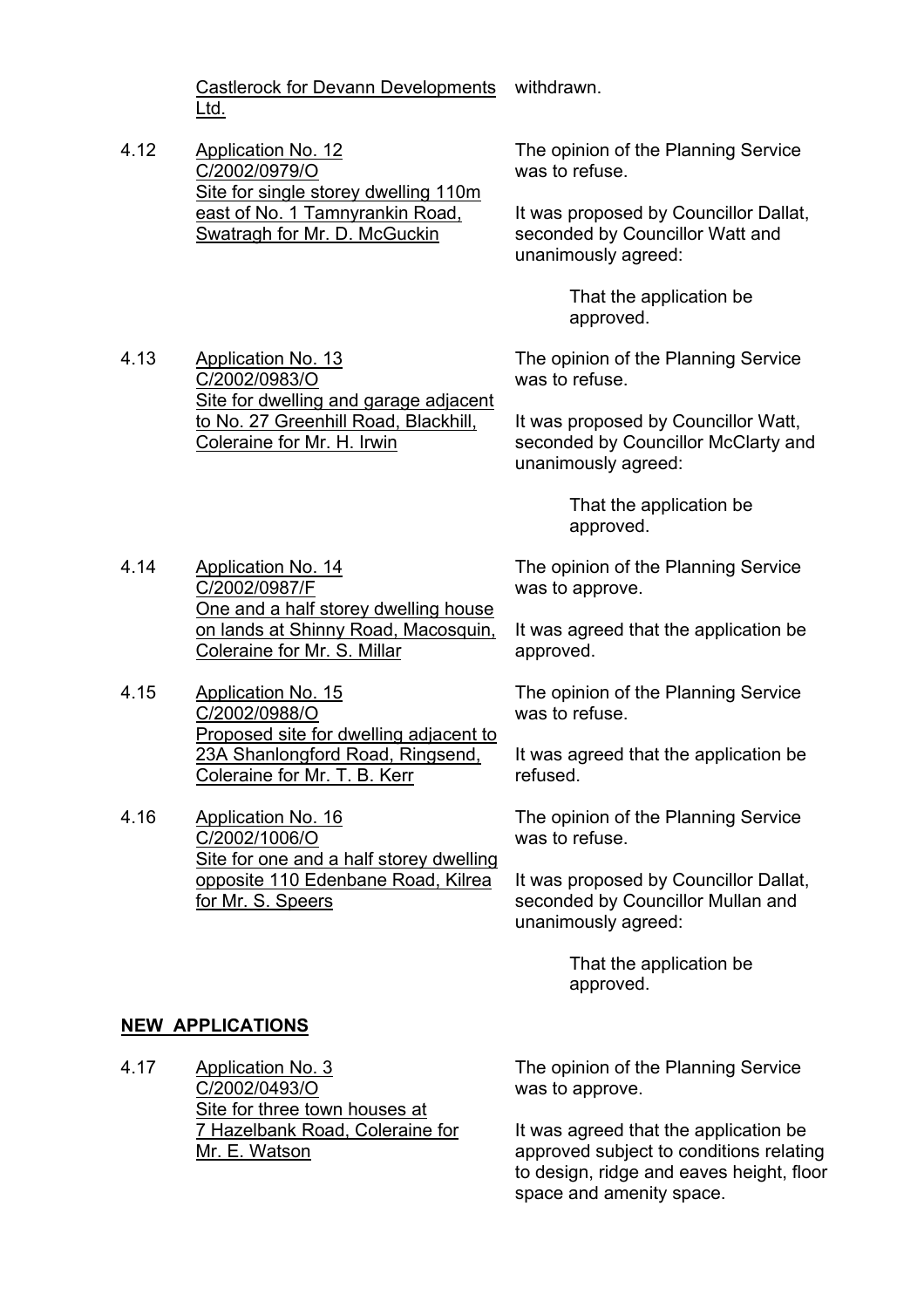- 4.18 Application No. 4 C/2002/0542/O Site for replacement dwelling and garage at 68 Shinny Road, Coleraine for Mr. R. Steen
- 4.19 Application No. 6 C/2002/0854/F Installation of 15m high slimline monopole telecommunications tower, 3 no. 3G antennas and 2 no. equipment cabinets on grass verge, approximately 25m south of Somerset Road/Riverside Park South Junction, Coleraine for Hutchinson 3G
- 4.20 Application No. 9 C/2002/0919/O Site for bungalow with garage adjacent to 8 Gortmacrane Road, Kilrea for Mr. J and S. McFadden
- 4.21 Application No. 15 C/2002/0999/O Site for dwelling adjacent to No. 14 Laragh Road, Swatragh for Mr. M. Diamond
- 4.22 Application No. 21 C/2002/1014/F Two storey detached dwelling with detached garage at site No. 46 Greenhall Manor, Coleraine for W. F. Kennedy & Sons
- 4.23 Application No. 23 C/2002/1020/F Bungalow and garage at Laragh Lane, Swatragh for Mr. F. O'Kane
- 4.24 Application No. 24 C/2002/1021/O Site for two dwellings adjacent to No. 38 Lisachrin Road, Garvagh for Mr. M. Glass

The opinion of the Planning Service was to refuse.

It was agreed that the application be deferred for one month to facilitate a Council site visit.

The opinion of the Planning Service was to refuse.

It was agreed that the application be deferred for one month to facilitate a Council site visit.

The opinion of the Planning Service was to refuse.

It was agreed that the application be deferred for one month to facilitate a Council site visit.

The opinion of the Planning Service was to refuse.

It was agreed that the application be deferred for one month to facilitate a Council site visit.

The opinion of the Planning Service was to refuse.

It was agreed that the application be deferred for one month to facilitate a Council site visit.

The opinion of the Planning Service was to refuse.

It was agreed that the application be deferred for one month to facilitate a Council site visit.

The opinion of the Planning Service was to refuse.

It was agreed that the application be deferred for one month to facilitate a Council site visit.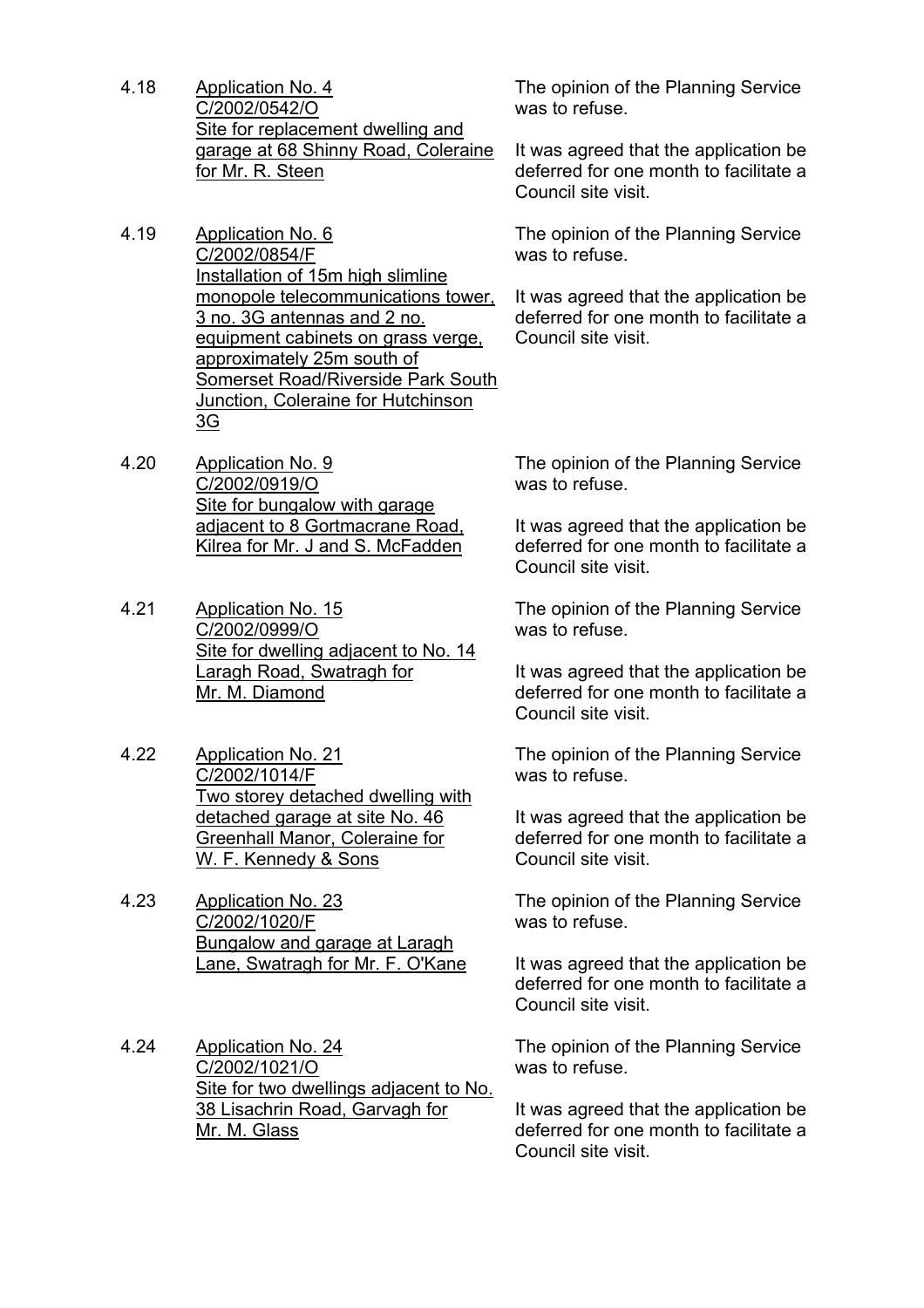- 4.25 Application No. 25 C/2002/1025/O Site of dwelling and garage opposite No. 83 Moneydig Road, Garvagh for Mr. and Mrs. A. Stewart
- 4.26 Application No. 32 C/2002/1039/F Change of use from Estate Agents to Amusement Centre at 29 New Row, Coleraine for Mr. M. Moffatt
- 4.27 Application No. 34 C/2002/1043/O Site for dwelling adjacent to 83 Moneydig Road, Garvagh for Mr. A. Thompson
- 

The opinion of the Planning Service was to refuse.

It was agreed that the application be deferred for one month to facilitate a Council site visit.

The opinion of the Planning Service was to refuse.

It was agreed that the application be deferred for one month to facilitate a Council site visit.

The opinion of the Planning Service was to refuse.

It was agreed that the application be deferred for one month to facilitate a Council site visit.

- 4.28 General Matters (a) 56 Ballyclogh Road, Bushmills Deferral;
	- (b) 51 and 53 Dhu Varren, Portrush Deferral;
	- (c) Indian Ocean Take Away, Portrush - Enforcement;
	- (d) Spot listing of buildings Legislation;
	- (e) Management Board Referrals Individual Councillors response;
	- (f) Comprehensive development plan - Meadowlands, **Portstewart**

## **5.0 PLANNING APPLICATION NO. C/2001/096/F 14 HEATHMOUNT, PORTSTEWART**

 Read letter of thanks from Mr. D. Bacon regarding Council's representation to the Planning Management Board in respect of the above application.

Noted.

## **6.0 MAJOR PLANNING APPLICATION - HOUSING DEVELOPMENT ON LAND TO REAR OF DUNLUCE SECONDARY SCHOOL, THE CRAIGS, STANALANE TD., BUSHMILLS FOR S. SWEENEY**

Read letter from the Planning Service Headquarters regarding the above planning application which had been the subject of a hearing.

The Department had considered the report of the Planning Appeals Commission and has decided to refuse permission for this development.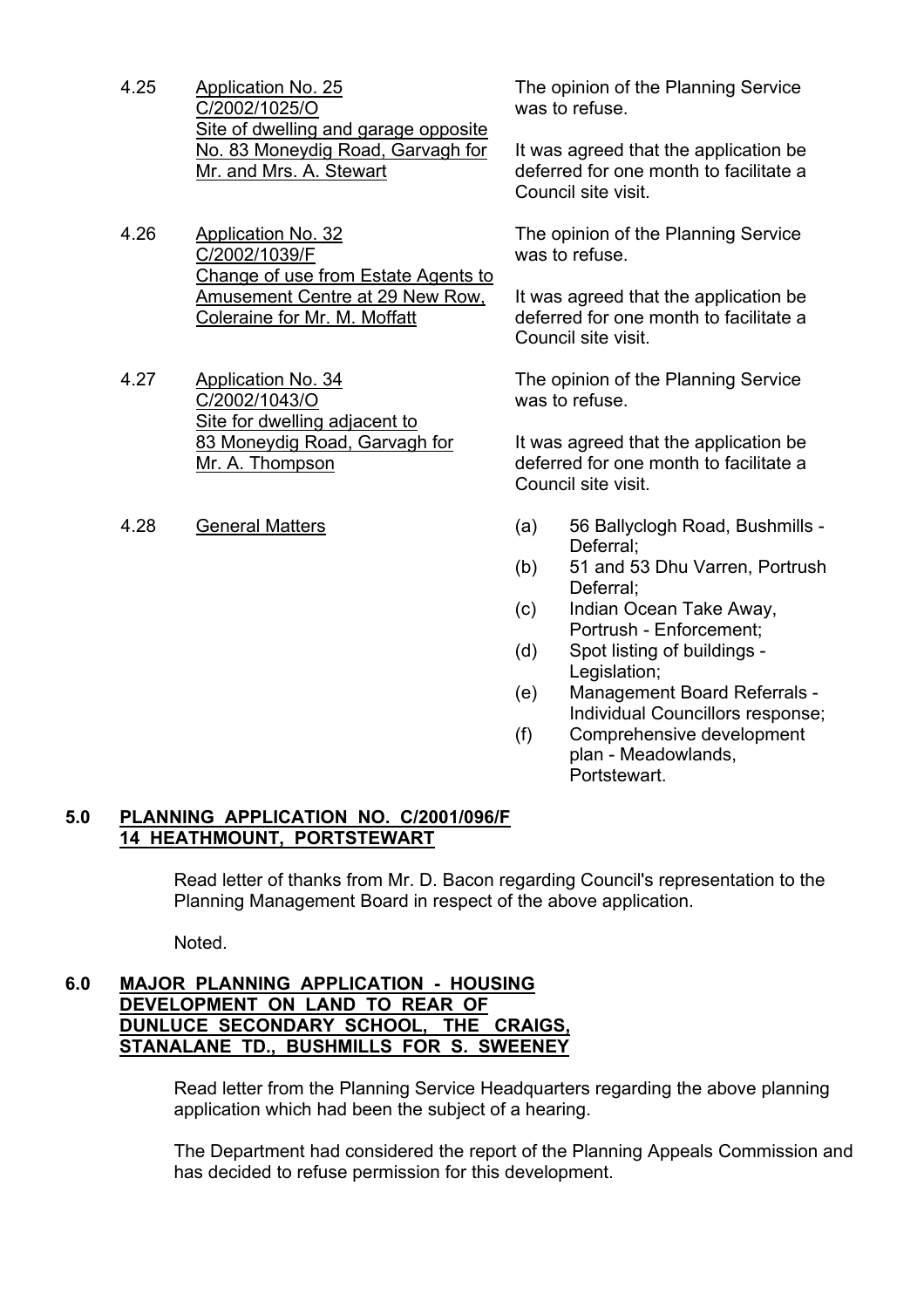## **7.0 LIGNITE MINE - BALLYMONEY**

 The Town Clerk and Chief Executive advised members that the Planning Service Headquarters (Special Studies Unit) had received a planning application for a lignite mine covering approximately 5,400 acres in the Ballymoney area.

Members would be kept informed of any further developments.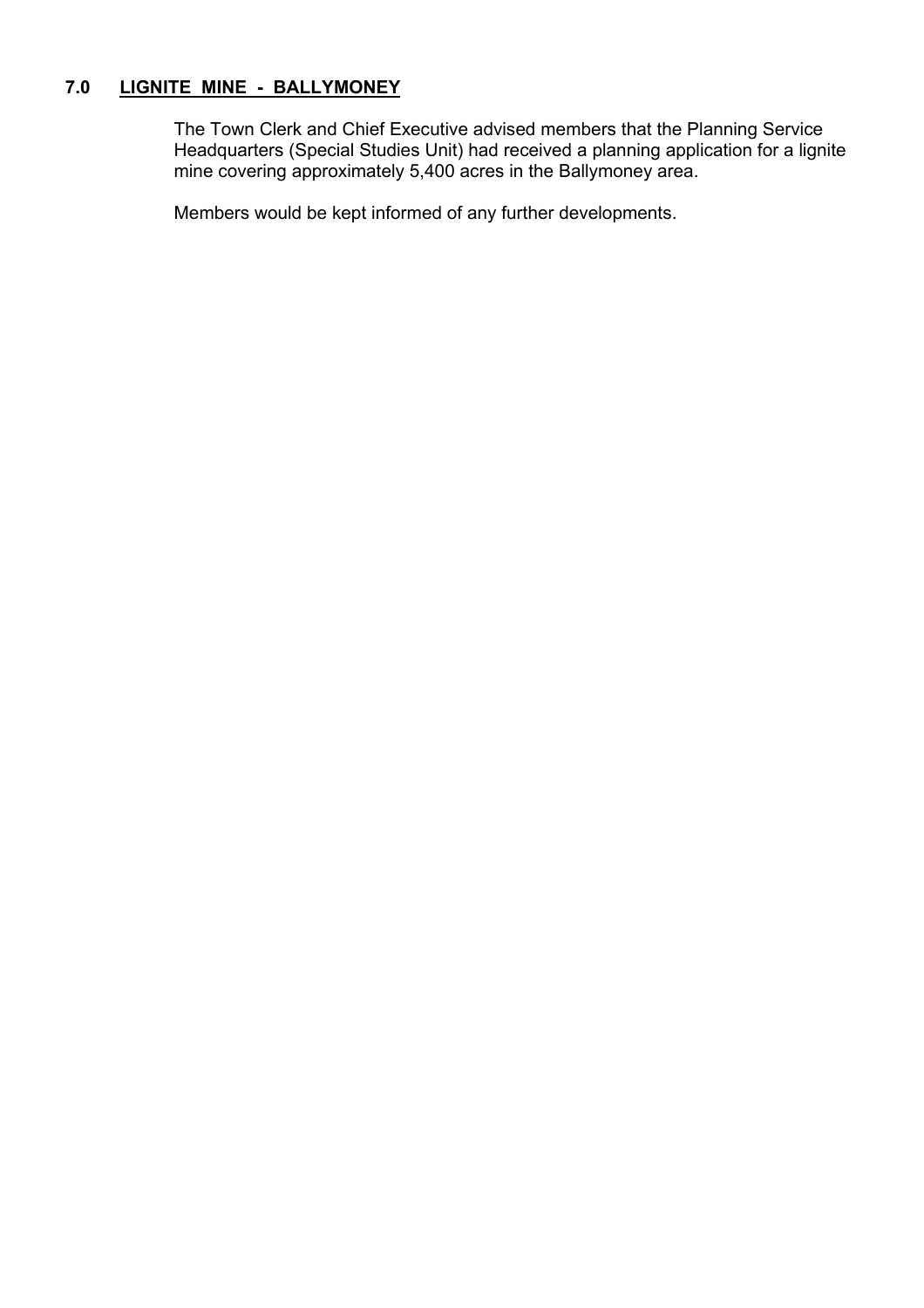## **POLICY AND DEVELOPMENT COMMITTEE**

## **21st January, 2003.**

**Present:** Councillor N. F. Hillis, in the Chair

 The Mayor, Councillor O. M. Church (Mrs.)  $($ ltems  $1.0 - 6.0)$ 

The Deputy Mayor, Councillor G. L. McLaughlin

#### Aldermen

P. E. A. Armitage (Mrs.) W. T. Creelman (Items  $1.0 - 9.0$ ) B. Leonard<br>E. T. Black (Mrs.) W. I. McClu E. T. Black (Mrs.) W. J. McClure

**Councillors** 

| <u>`</u> |  |
|----------|--|
|          |  |
| S        |  |
|          |  |
| ۹        |  |
| ı        |  |

e x a n d e r

( M s . ) J .

J .

D a l l a t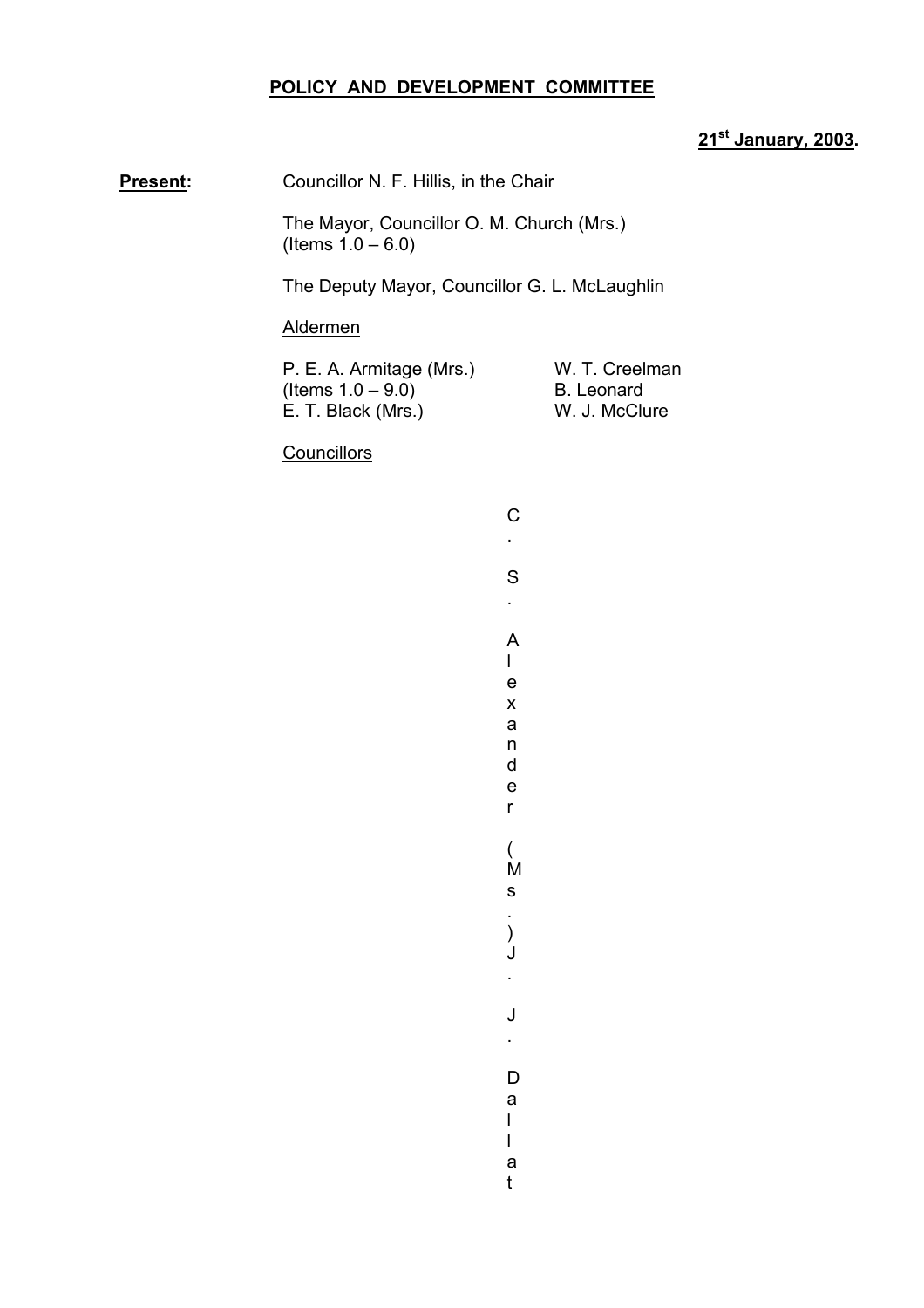. J o h n s t o n ( M r s . ) W . A . K i n g D . M c C l a r t

y

A

 $($  Items  $1.0 - 9.0)$ 

R. A. McPherson A. McQuillan E. M. Mullan R. D. Stewart W. J. Watt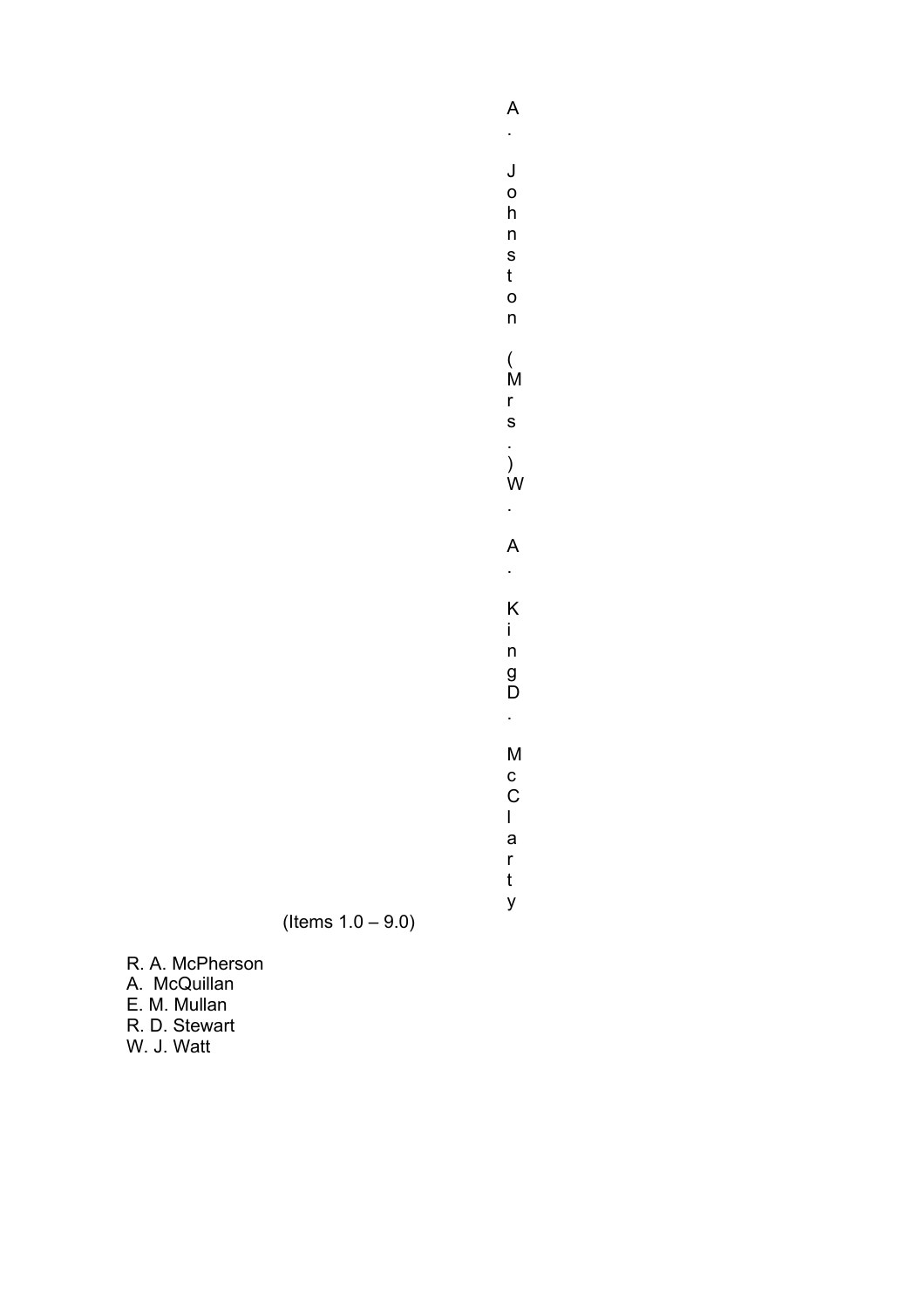**Officers in**

 **Attendance:** Town Clerk and Chief Executive, Director of Corporate Services, Director of Leisure Services (Items  $1.0 - 2.2.1$ ), Head of Development Services (Items 1.0 – 6.0), Personnel Officer, Policy Development Officer, Principal Administrative Officer, Finance Officer, Administrative Officer and Administrative Assistant

**Apologies**: Councillors Barbour and Bradley

## **1.0 CCTV - PORTRUSH**

The Chairman welcomed Chief Inspector N. Kyle, P.S.N.I., Mr. T. Clark, Portrush Chamber of Commerce and Ms. C. McIntyre, B&E Security who were in attendance to address the meeting on the proposal for CCTV cameras in Portrush.

Chief Inspector Kyle appraised Committee of the background to the use of CCTV cameras in Coleraine and the reduction in crime figures since their implementation. Members then viewed a short video of the cameras in use in Coleraine and from the proposed location in Portrush, namely, Station Square.

A full discussion ensued during which the various representatives answered members' questions.

It was then proposed by Councillor Ms. Alexander, seconded by Councillor McClarty and recommended:

That Council support the request for match funding in principle. The funding would commence in July 2003 subject to the full realisation of the private sector contribution and would not exceed the following amounts:

> Year 1 - £14,376 Year 2 - £12,876 Year 3 - £12,876

## **2.0 CORPORATE SERVICES REPORT**

The Report of the Director of Corporate Services was considered (previously supplied).

Matters arising:

2.1 Flowerfield Arts Centre The Director of Leisure Services and Mr. M. Murchison, Centre Manager, presented plans for a revised staffing structure for the new Flowerfield Arts Centre, along with a short video on the proposed facilities and programme for the new Centre. Members noted that this presentation had previously received a positive response from the Staff Committee.

> It was, therefore, proposed by Councillor McClarty, seconded by Councillor Dallat and recommended:

> > That the new staffing structure for Flowerfield Arts Centre, as detailed, be adopted by Council.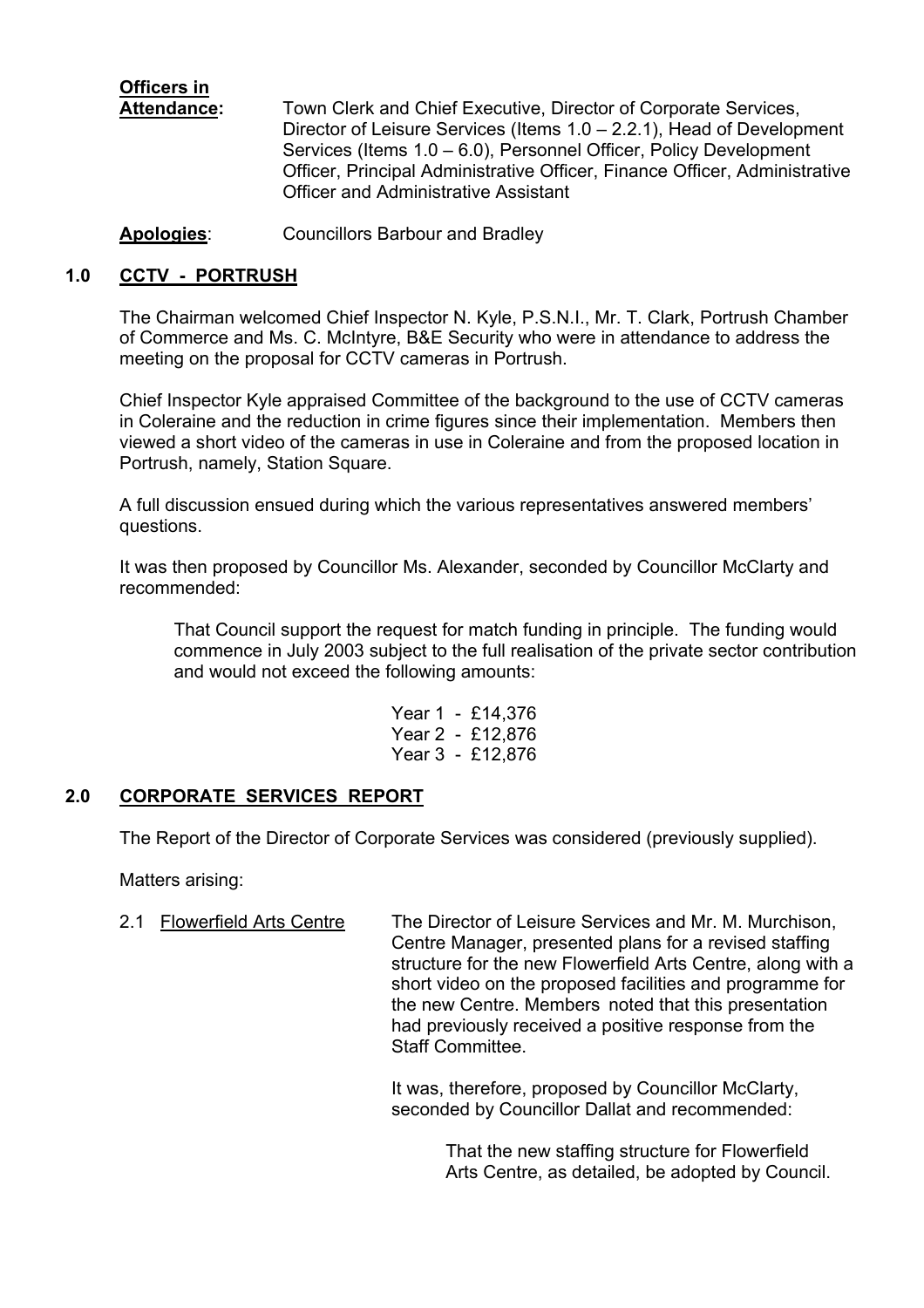- 2.2 Extension of Fixed Term It was agreed that this matter be considered "In Contract Committee" at the end of the meeting.
- 2.3 Matters for Information
	- 2.3.1 Review of Rating Members noted information on the conclusions of Policy – Update this Review, as detailed in the report.
	- 2.3.2 Accounts Committee noted that creditors' payments for December, as per lists circulated, had been issued as follows:

| Revenue A/C    | $ -$ | £ 255,485.10 |
|----------------|------|--------------|
| Capital A/C    | $-$  | £150,849.98  |
| Petty Cash A/C |      | £ 54,408.31  |

 2.3.3 New Appointments The following appointment had been made in accordance with the Local Government Staff Commission's Code of Procedures on Recruitment and Selection:

Chief Executive's Department

 Economic Development Manager (Replacement): Ms. L. K. McGuinness

## **3.0 DEVELOPMENT SERVICES REPORT**

The Report of the Head of Development Services was considered (previously supplied).

Matters arising:

| 3.1 | <b>Tourism Development</b><br><b>Strategy Update</b> | The Head of Development Services included information<br>in her report on:                                                                                             |
|-----|------------------------------------------------------|------------------------------------------------------------------------------------------------------------------------------------------------------------------------|
|     |                                                      | Jetty and Waterbus Service, Christie Park, Coleraine<br><b>Golf Workshop</b><br><b>Events Tourism</b><br>Major Events in the Borough – Diary Dates                     |
|     |                                                      | In response to a suggestion to mark 2003 as the<br>European Year of the Disabled, it was agreed that this<br>would be considered at a future meeting of Committee.     |
| 3.2 | <b>Community Development</b><br><b>Grants</b>        | Seventeen groups had been awarded funding at a<br>total cost of £16,558 in response to applications that had<br>closed on 23 <sup>rd</sup> December, 2002.             |
|     |                                                      | The next call for community grants would be in April 2003.                                                                                                             |
|     | <b>Advice Centres</b><br>3.2.1                       | Production of a leaflet providing details of advice centres<br>in the Borough, which had been funded by Council, had<br>now been completed (supplied for information). |
| 3.3 | <b>New Publications</b>                              | The new accommodation guide and official Borough map<br>had now been published (supplied for information).                                                             |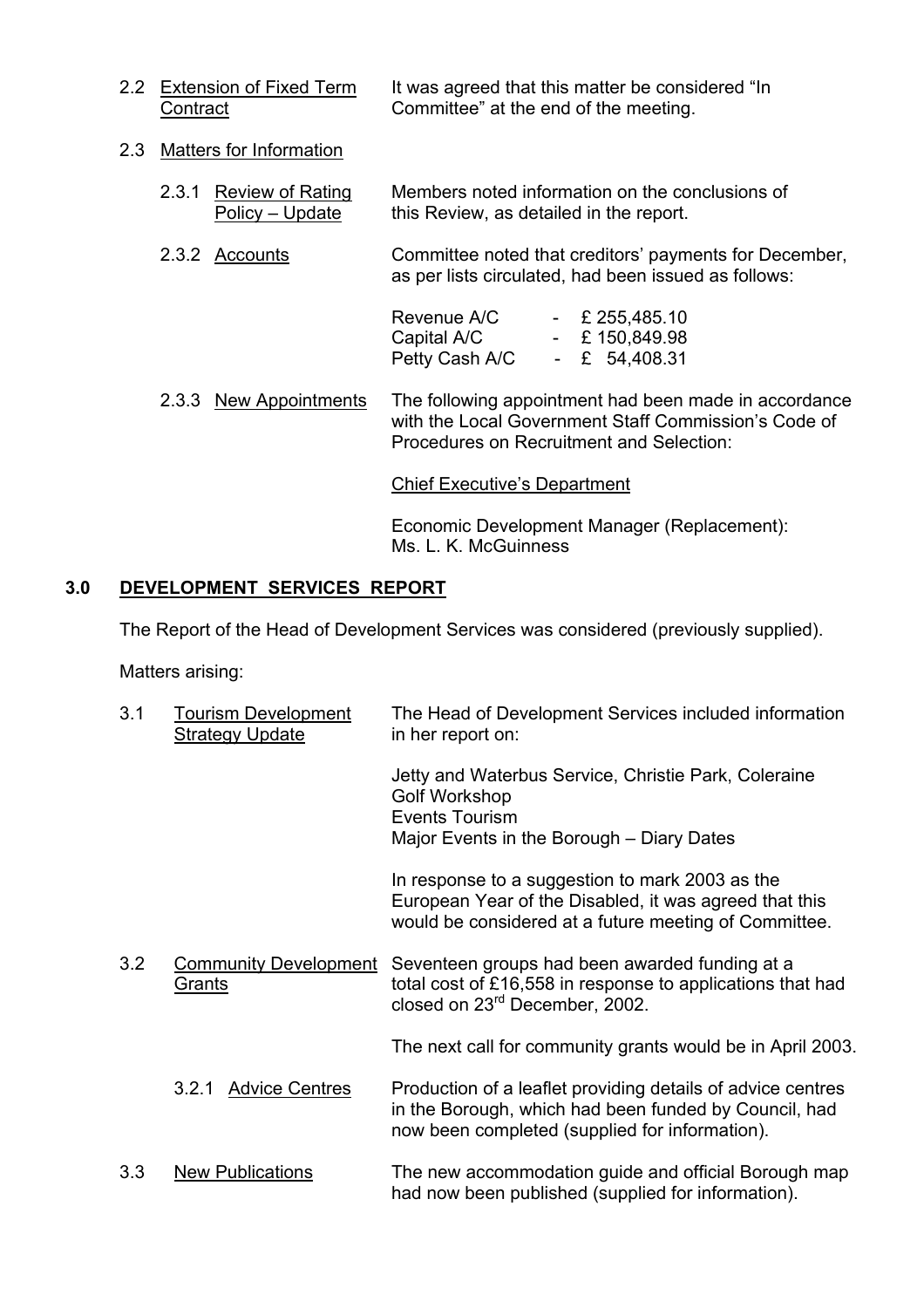## **4.0 NOTICE OF MOTION SUBMITTED BY ALDERMAN W. J. McCLURE**

 The undernoted Notice of Motion was proposed by Alderman McClure and seconded by Councillor Stewart:

> ìThat Coleraine Borough Council agree to write to the Chief Constable of the P.S.N.I., Hugh Orde, requesting him to re-consider his plan to stand down the P.S.N.I. Band.<sup>n</sup>

 On being put to the meeting following a period of discussion, the proposal was carried by fifteen votes to five and was, therefore, recommended to Council for approval.

#### **5.0 PROPOSED WIND FARM - TUNES PLATEAU**

Consideration was given to the report of the Town Clerk and Chief Executive (previously supplied).

Members noted that in response to contact by Coleraine Borough Council, the three other local authorities directly affected by this project, viz Limavady Borough Council, Moyle District Council and Donegal County Council, had indicated their opposition to a wind farm at this location.

These Councils had also indicated their willingness to collaborate in voicing their opposition by mounting a cohesive campaign of action over coming months, details of which were highlighted in the report.

It was therefore agreed that a small Steering Group would be appointed to facilitate the ongoing work of the campaign. The following members were nominated:

> Aldermen Creelman and Leonard Councillors King and McClarty

These members would join the Chairman of the Policy and Development Committee to make up the Steering Group.

## **6.0 ROLE OF THE STATUTORY FURTHER EDUCATION SECTOR**

Consideration was given to the Draft Consultation Response to this paper, prepared by the Town Clerk and Chief Executive.

 A full discussion ensued and it was agreed that the Town Clerk and Chief Executiveís paper form the basis of Council's response including those areas identified by members as requiring further emphasis.

#### **7.0 CREDI MEETING - WEDNESDAY 22ND**  JANUARY, 2003

Members noted that this meeting had been postponed until a future date.

#### **9.0 LOCAL GOVERNMENT (MISCELLANEOUS PROVISIONS) (N.I.) ORDER 2002**